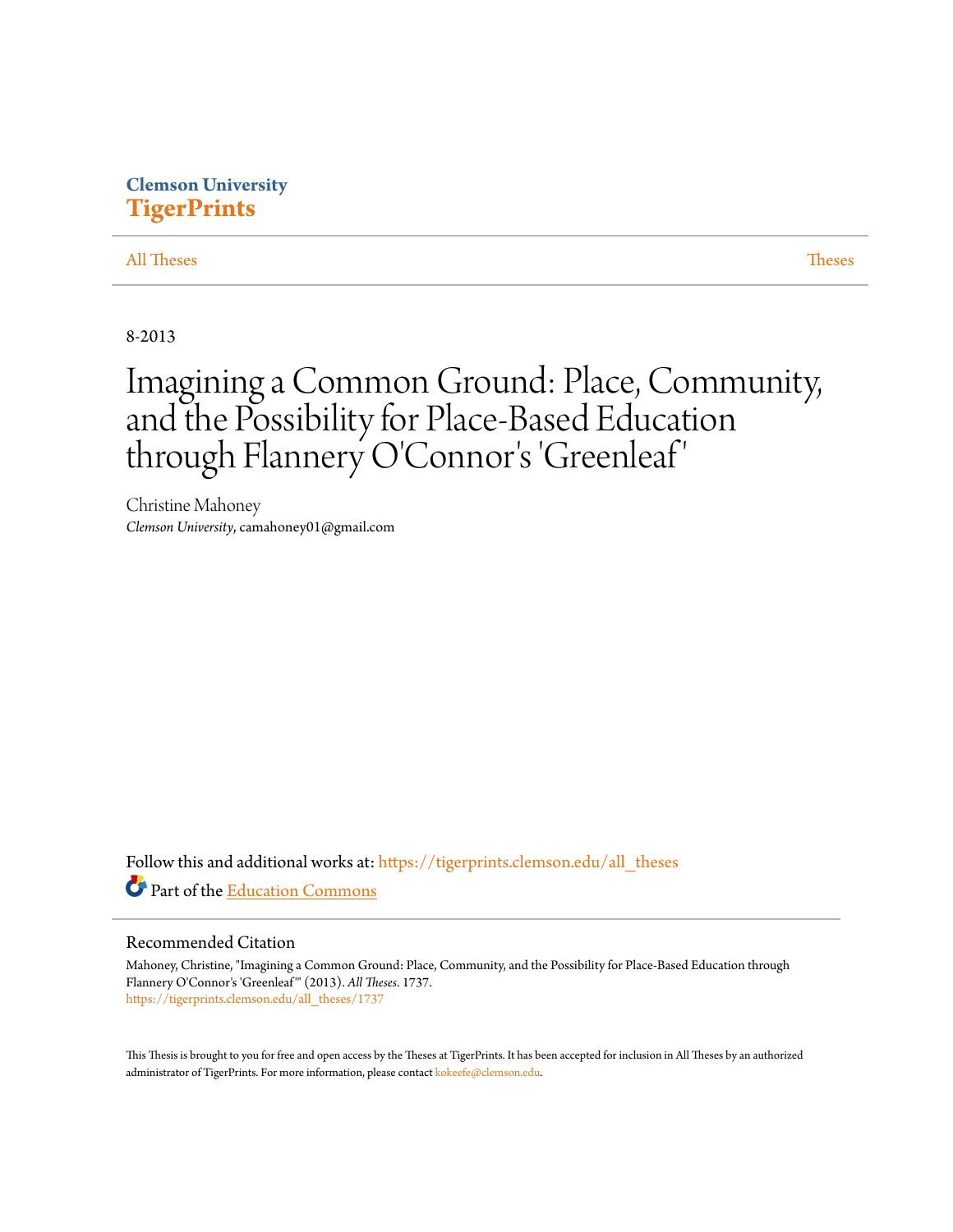## IMAGINING A COMMON GROUND: PLACE, COMMUNITY, AND THE POSSIBILITY FOR PLACE-BASED EDUCATION THROUGH FLANNERY O'CONNOR'S "GREENLEAF"

A Thesis Presented to the Graduate School of Clemson University

In Partial Fulfillment of the Requirements for the Degree Master of Arts English

> by Christine Alyssa Mahoney August 2013

Accepted by: Dr. Sean Morey, Committee Chair Dr. Erin Goss Dr. Angela Naimou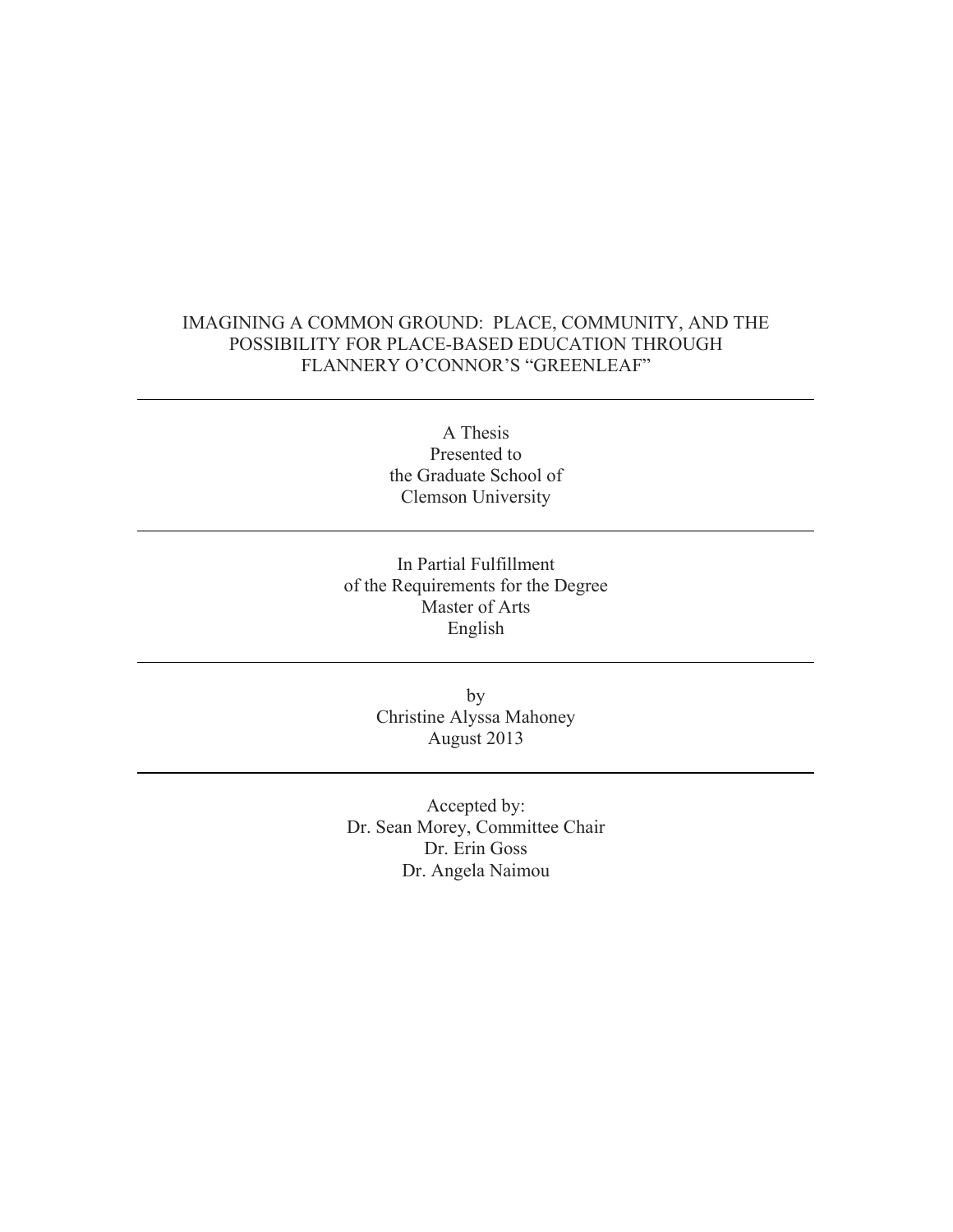#### ABSTRACT

Through literature, news outlets, media, parents, teachers, and peers, youth are currently being made aware that there are severe problems in the environmental and social realms. However, the imagined but representative stories found in literature also offer opportunities for students to learn how to combat these crises, and instilling the value of place in students through pedagogy will help them become proactive adults. The particular dynamic between community and place is one we see at work in "Greenleaf" by Flannery O'Connor, an author who has been left out of ecopedagogical conversations but can be useful in finding imaginative connections between place and community. This essay explains the importance of these lessons and how literature is a useful tool in conveying them, next offering an ecopedagogical reading of "Greenleaf" showing how it might be used in the classroom to help students think through the questions raised throughout the essay.

Using literature in place-based learning can help students reach beyond the local place and see how they themselves, and their place, fit into a larger world context. A fictional world gives students an opportunity to imagine and represent important social and environmental issues by presenting a different kind of lived experience. Harsh in its observance of the human condition, "Greenleaf" raises questions and concerns about social problems that still affect most people today, also addressing issues of the human drive to control nature and the part people play in cultivating their environment. The story renders many opportunities for students to discuss and reflect upon their position amongst each other, their communities, their environments, and their global space.

ii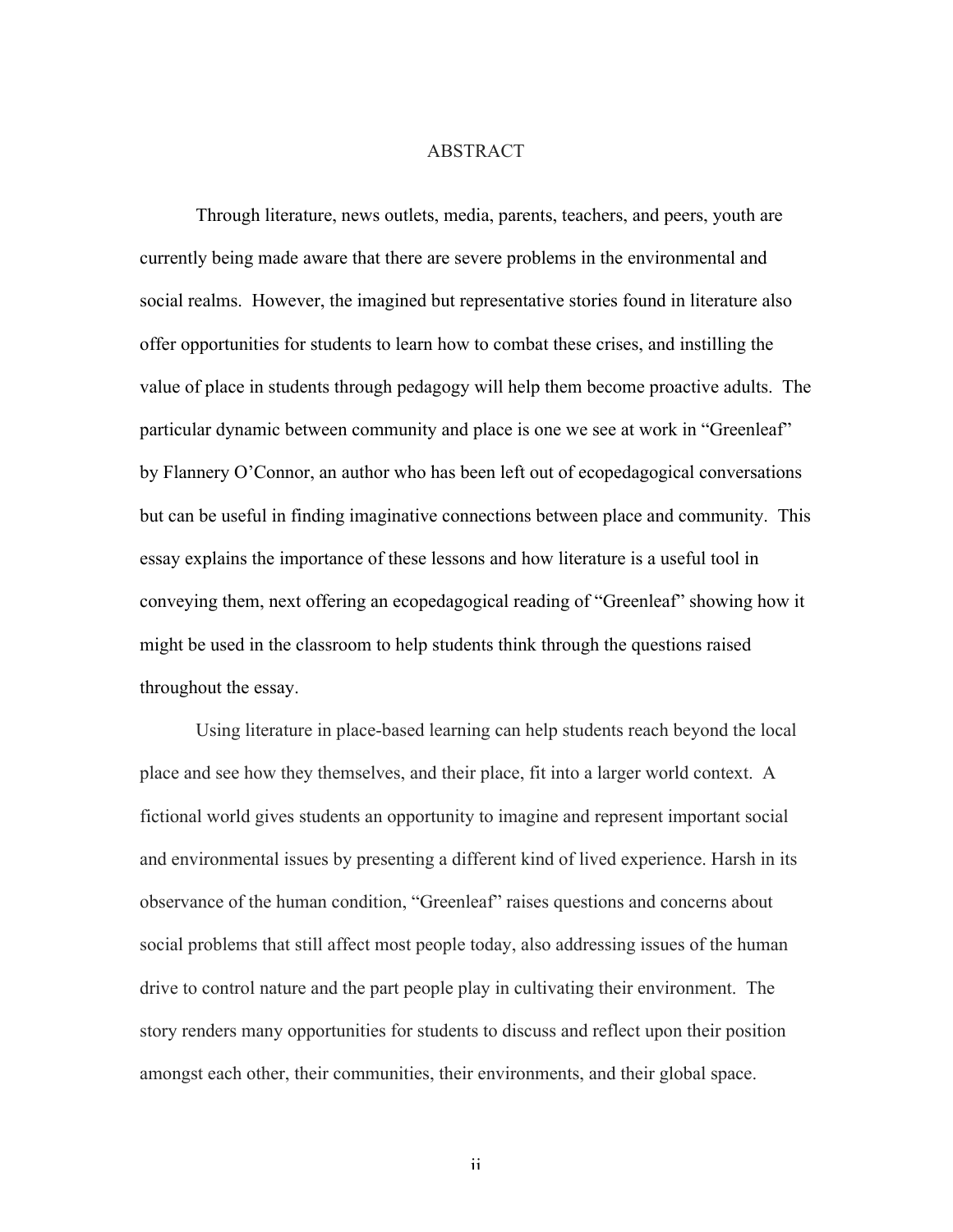# TABLE OF CONTENTS

|                |                                                | Page |
|----------------|------------------------------------------------|------|
|                |                                                |      |
|                |                                                |      |
| <b>SECTION</b> |                                                |      |
| $1_{-}$        |                                                |      |
| $2^{\circ}$    |                                                |      |
| $\mathcal{E}$  |                                                |      |
| $\overline{4}$ | EDUCATION'S ROLE IN ENVIRONMENTAL AWARENESS 10 |      |
| $\mathcal{F}$  |                                                |      |
|                |                                                |      |
| 29             |                                                |      |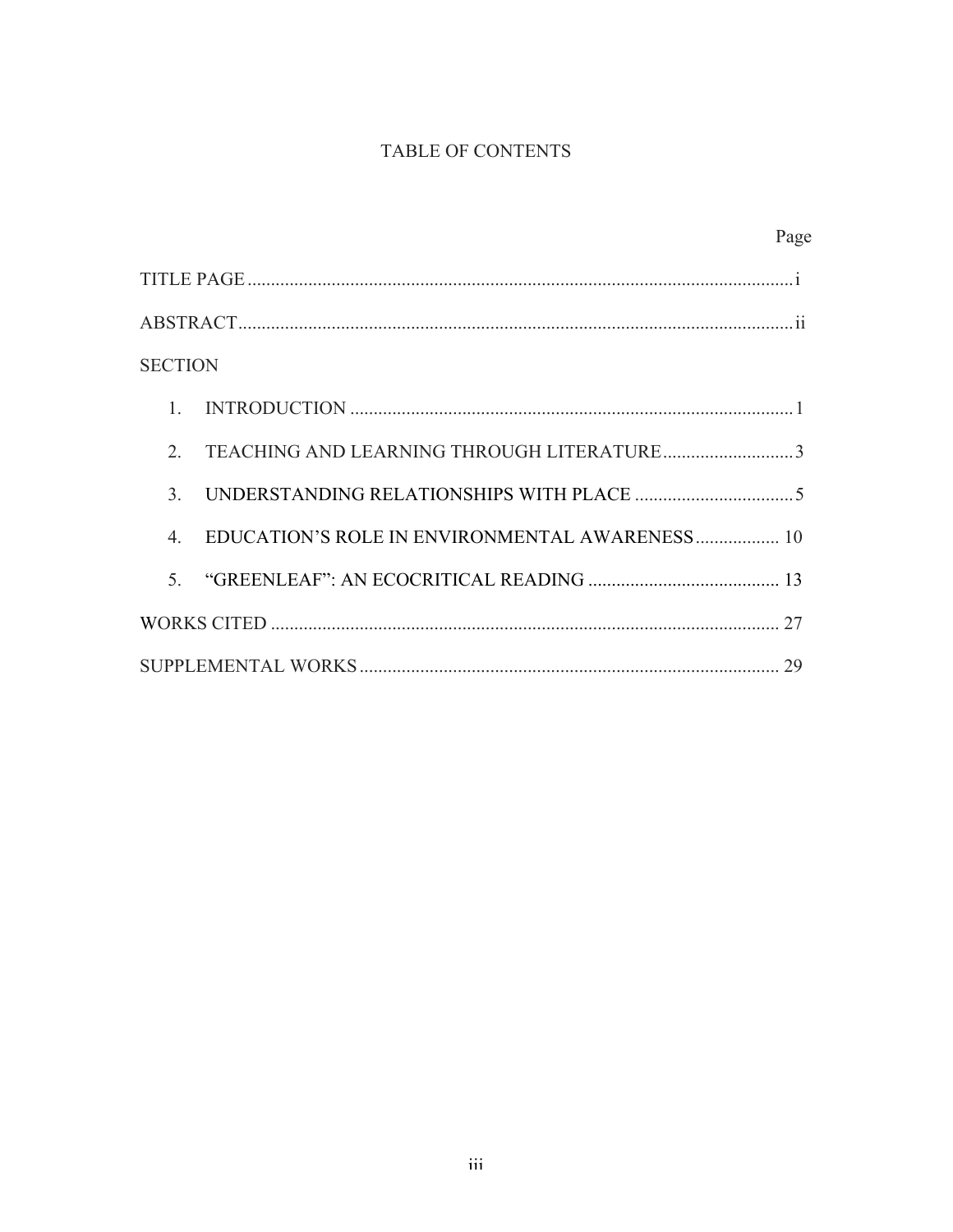#### INTRODUCTION

Many conversations about ecopedagogy and the teaching of environmental literature stress the importance of situating experience within local contexts, specifically local lands and landscapes. For example, Sid Dobrin, Greta Gaard, Christian Weisser, and David Sobel all suggest that place and location deserve a role in pedagogy, positing that only by instilling the values of place in young students will these pupils grow into compassionate adults concerned about ecology, social justice, and community. In *LifePlace: Bioregional Thought and Practice*, Robert Thayer explains, "People who know a place may come to care about it more deeply. People who care *about* a place are more likely to *take better care of it*" (5-6), and people, or children more specifically, can come to know their place by developing what Thayer calls a "life place learning structure" (244) beginning early in their educations. Sobel expands this notion in *Place-Based Education: Connecting Classrooms and Communities*, suggesting that this type of learning addresses environmental and social problems in local ways by using "a school's surroundings and community as a framework within which students can construct their own learning" and as a result examine "how landscape, community, infrastructure, watersheds, and cultural traditions all interact and shape each other" (9). Thus, just as Dobrin states that "writing takes place," pedagogy should also "take place"; it should take ownership and awareness of place of and for education.

To the extent that education also instills ideas and values of community, Wendell Berry offers that communities as a whole should be built upon the values of locality and place, thus making elementary and secondary schools prime places for an early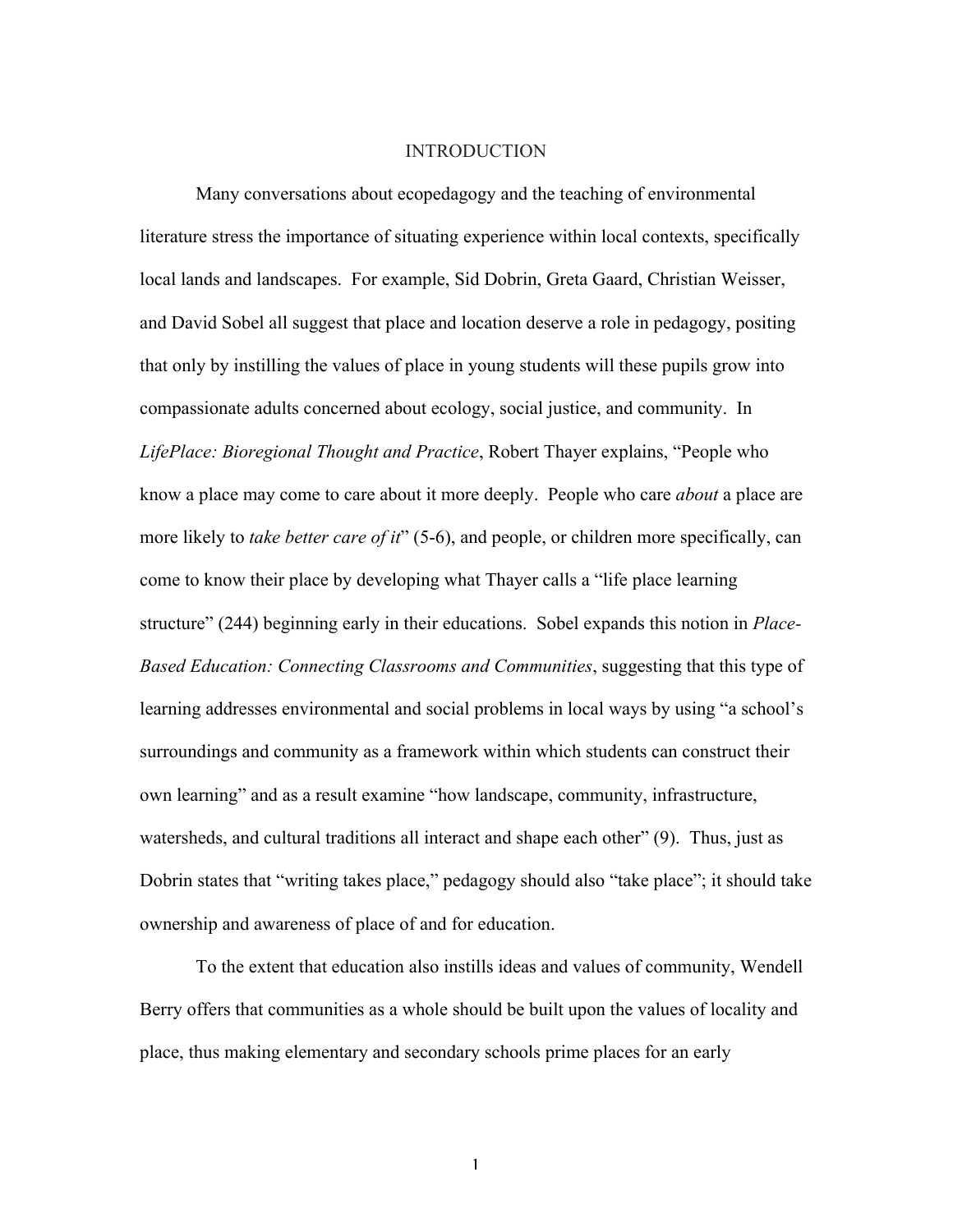establishment of connections between community and place. Berry has noted that due to a lack of this type of connection, human connections are deteriorating, and in *What Are People For?*, he commands people to slow down their lives, rebuild these human connections, and value the land around them in order to ensure their independence, their freedom from alienating globalization and consumerist culture, and their quality of life, values that are often taught in formal educational settings. When a community<sup>1</sup> is built upon human connection, according to Berry, people are more likely to be sympathetic towards each other and more likely to address social problems that affect the community and its members, which will in turn increase the community's inhabitants' concern for the condition of their specific place.

In "Children's Environmental Literature: From Ecocriticism to Ecopedagogy," Gaard points out Clare Bradford's argument that "many environmental children's books are 'strong on articulating ecological crises, but weak on promoting political programs or collective action' necessary to address these crises effectively" (328); through these imagined but representative stories, as well as through news outlets, mass media, parents and teachers, and their peers, youth are currently made aware that there are severe problems in the environmental and social realms, thus these stories also offer opportunities for students to learn how to combat these crises and become proactive adults. Instilling the value of place in students through pedagogy is an answer to this problem, and the particular dynamic between community and place is one we see at work in "Greenleaf" by Flannery O'Connor, an author who has been left out of ecopedagogical

<sup>&</sup>lt;sup>1</sup> The term "community" should be understood throughout this essay as a "body of people who live in the same place, usually sharing a common cultural or ethnic identity" ("Community").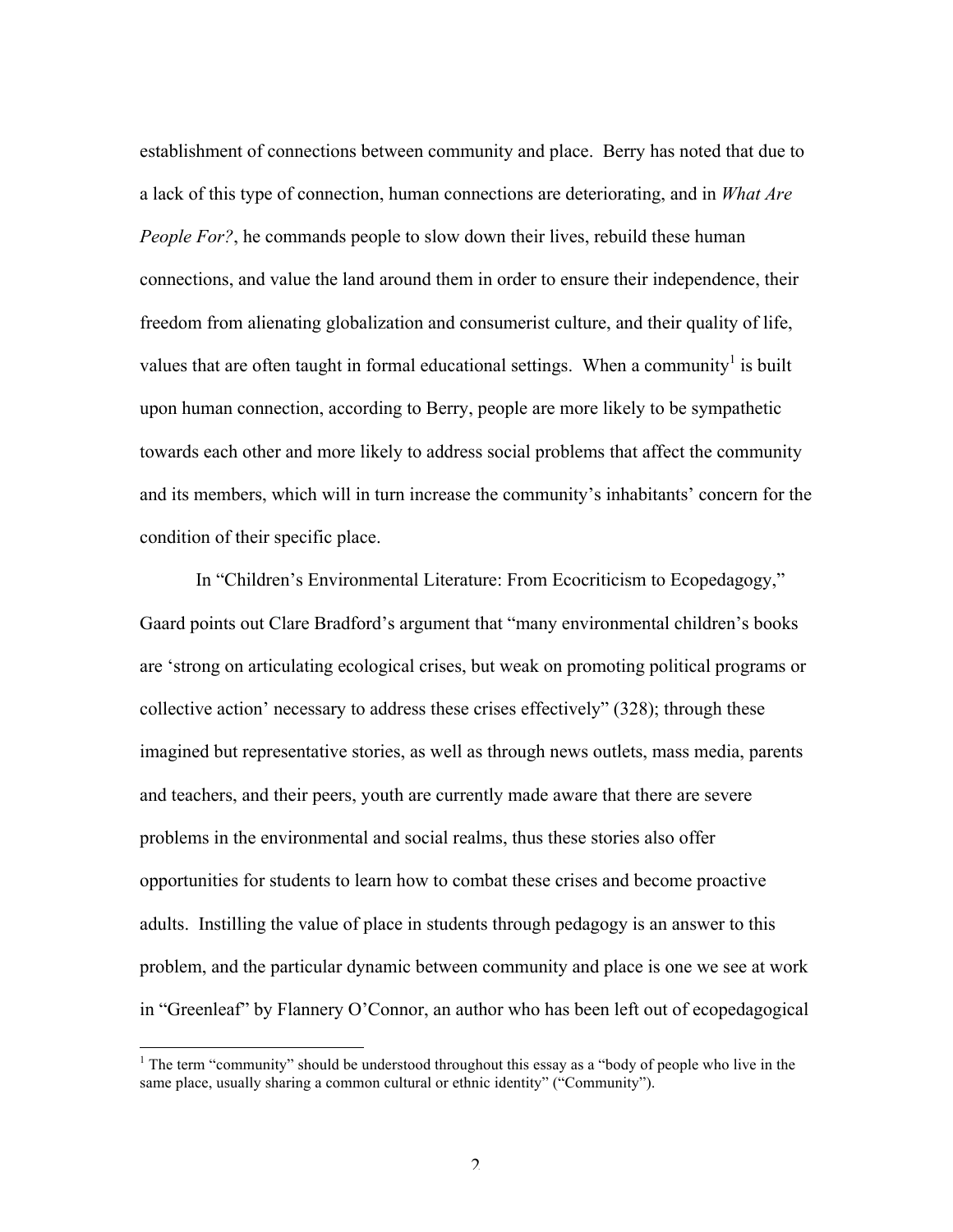conversations but can be useful in finding imaginative connections between place and community. After I explain the importance of these lessons and how literature is a useful tool in conveying them, I'll then offer an ecopedagogical reading of "Greenleaf" showing how it might be used in the classroom to help students think through the questions I raise.

#### TEACHING AND LEARNING THROUGH LITERATURE

Currently, children aren't given the "imaginative" models for which to see, create, and experience other possibilities of their connection with land, and thus have little ability to ask "what if?" That is, when it comes to environment, science becomes a primary mode of inquiry while humanistic inquiry, especially relating community to land, is given short shrift. As educators, we have a responsibility within the institution of the education system to not just teach our students to be responsible individuals, but to also give them the knowledge and tools, through the use of imaginative models such as literature, to become local activists as well as effective global citizens who understand and can affect the role of institutional actions within different environments, so just as Rob Nixon insists that writer-activists have tremendous power, I insist that teachers have the power to be active contributors in solving environmental and social problems. As Lawrence Buell suggests, environmental literature offers us a conduit to reestablishing the power of imagination, which offers a way out of these environmental crises. Moreover, just as literary scholarship has "taken on the subject of race, class and gender…away from texts and canons, toward cultural formations," ecocriticism and environmental literature can help students think through reading not as literary studies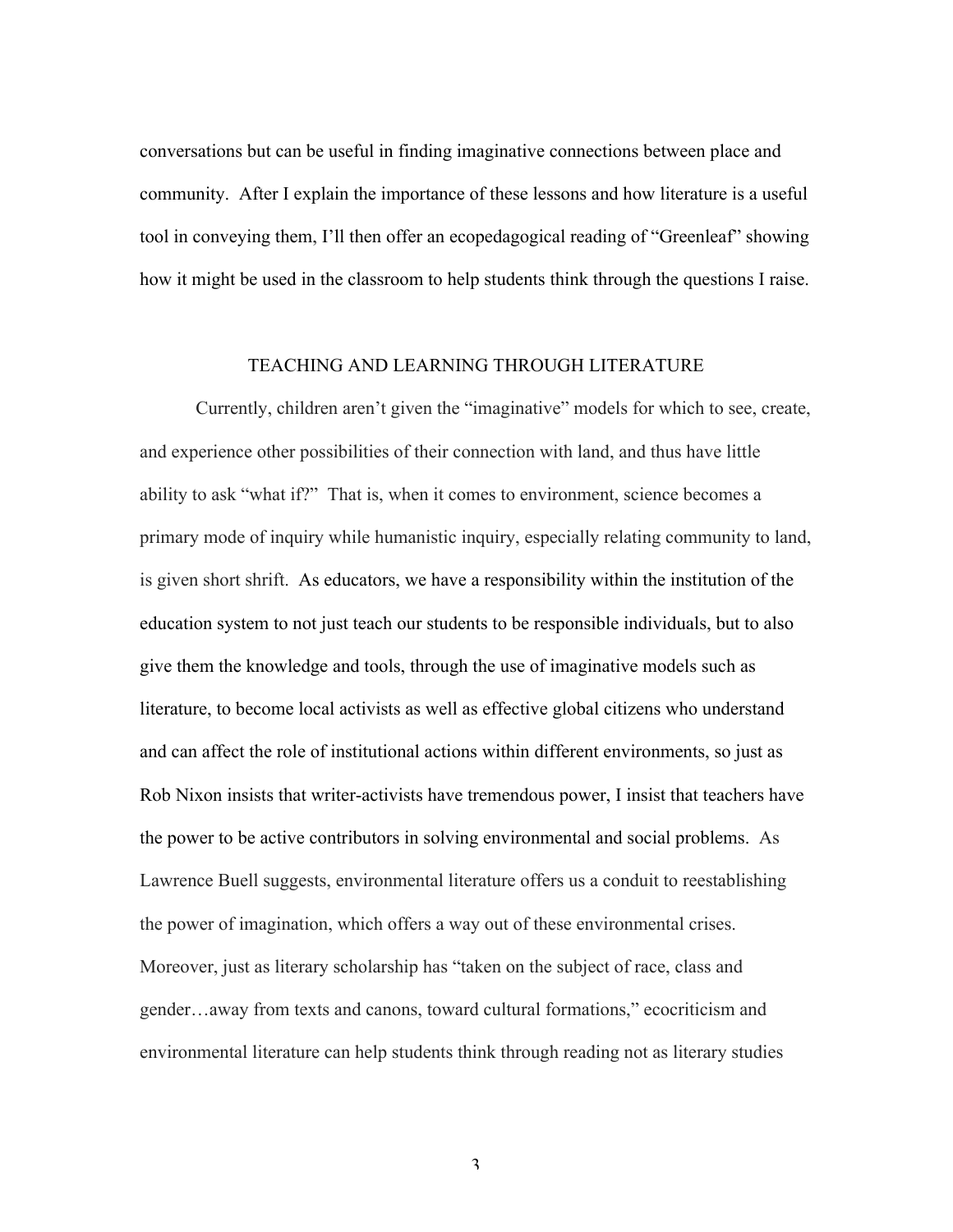exclusively, but as a cultural practice ("Ecocriticism" 105). Essentially, literature, and ecopedagogical approaches to literature, can offer students imaginative scenarios that help them make important connections about their individual and collective identities. While Buell has tended to focus on American Transcendentalists such as Thoreau and Emerson, some of these connections have also been explored by Flannery O'Connor in her short story "Greenleaf," amongst others, which raises intricate and complicated questions about how American society's lack of connection to place affects one's constantly developing sense of community and collective identity.

Literature in general offers an imaginative domain in which to view problems and solutions through a transformative lens, yet O'Connor has been overlooked by ecocritics as an author with insight into ecocritical questions about the relationship between place and the development of community, perhaps because of her heavy reliance on the problematic setting of the rural South or her confrontation of issues of race and racism, elements in literature that are just beginning to receive attention in the realm of ecocriticism. Nevertheless, land and place become very important in her stories and have the potential to teach us about how literature can help students establish this connection mentioned by Dobrin, Weisser, Gaard, and Berry. In "Greenleaf," as I'll return to below, community becomes less about people's connection to the actual soil they live on, as Berry would have it, and more about finding, or the failure to find, a common ground on which to base both one's individual and collective identity within a community. This short story can be brought into the place based education system proposed by Thayer and Sobel, specifically into the setting of a high school classroom, to teach students about the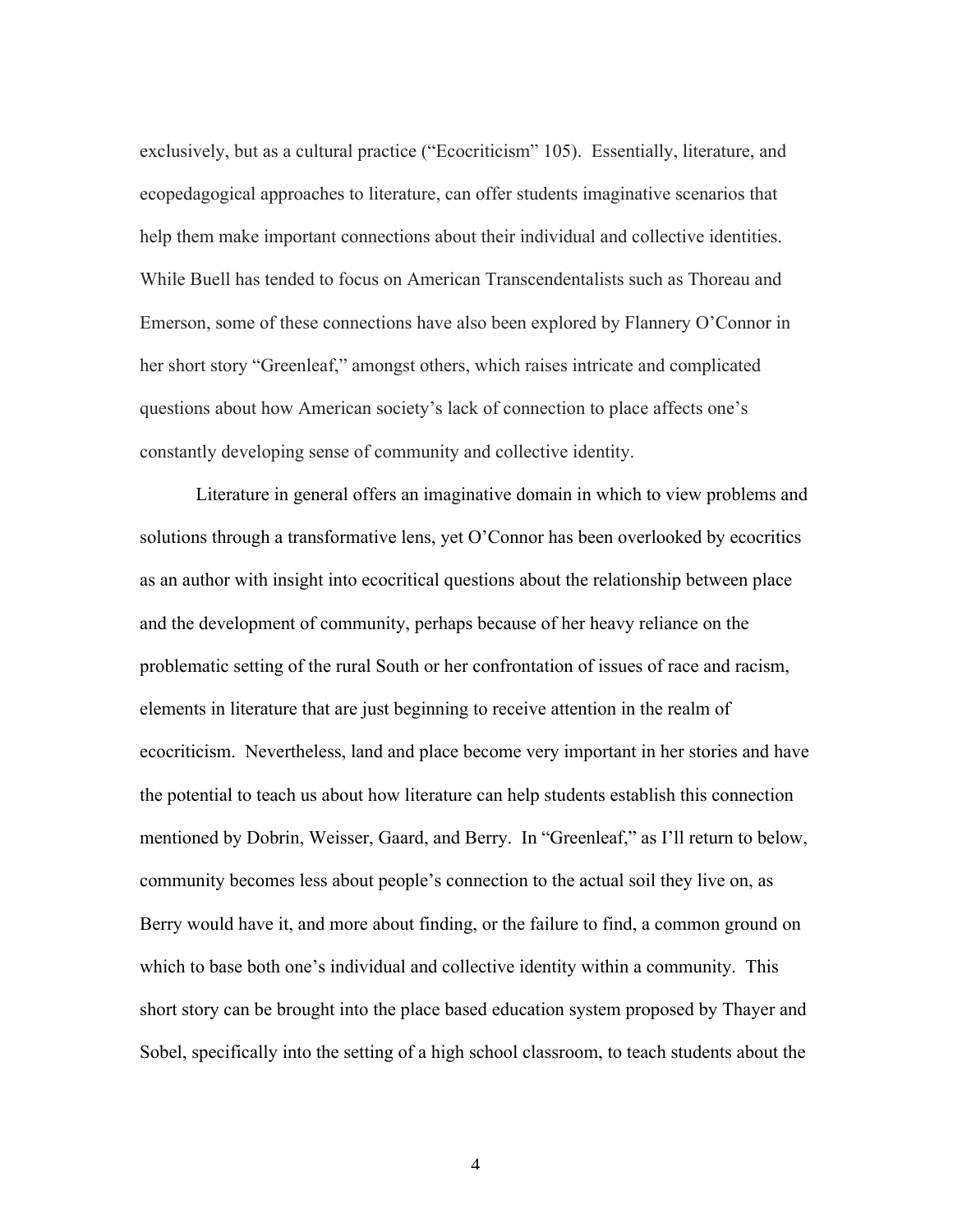problems that arise when thinking about these types of relationships. The characters in "Greenleaf" are not an example of a perfect community with strong relationships with each other and with their place; instead, they offer a view of one ecological setting – a farm in the rural South – and how its inhabitants disjointedly interact with one another and, in turn, how these connections and disconnections affect their sense of self and belonging. Ultimately, this story can provide a lens through which students can examine their own communities and the problems that arise when trying to establish the healthy relationships between people and place encouraged by so many.

#### UNDERSTANDING RELATIONSHIPS WITH PLACE

Though the focus here is not on soil, it is still important to acknowledge that land has a significant impact on the experiences we have and the people we become, as it even does on the characters in "Greenleaf." Berry tells the story of an old bucket left hanging on a door for several decades, and as time passed, the fallen leaves, insects, rain, and bird droppings left undisturbed in that bucket accumulated and formed a sort of rich soil. He goes on to suggest that like this bucket, a "human community…must collect leaves and stories, and turn them to account. It must build soil, and build that memory of itself…that will be its culture. These two kinds of accumulation, of local soil and local culture, are intimately related" (*A Part* 154). According to Berry, by developing love for the land, place, or "local soil," people can restructure culture and community in such a way that human relationships will develop power of their own and result in a stronger foundation for society as a whole. Bioregionalism, a belief in promoting the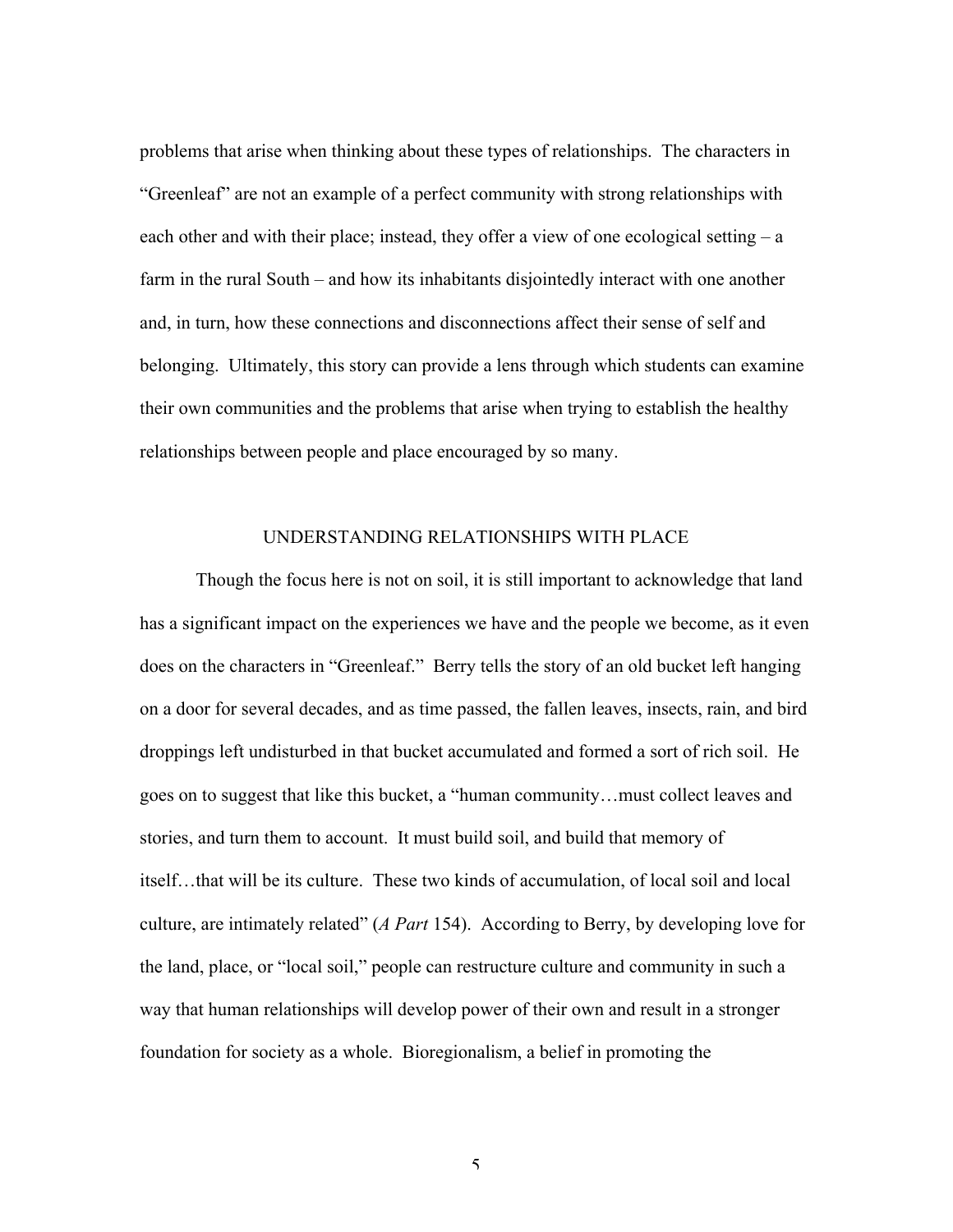"decentralization of the economy, in the form of regional diversification and selfsufficiency, as well as the anarchistic dismantling of the centralized nation-state in favor of confederated self-governing communities of 1,000 to 10,000 people" (Garrard 127- 28), has already been championed by Tom Lynch, Cheryll Glotfelty, and Karla Armbruster. But Kirkpatrick Sale hints that the real value of bioregionalism is the theory that by restructuring our societies into smaller, more intimate communities, people will "know each other and the essentials of the environment they share" (94-95). It is "a politics of 'reinhabitation' that encourages people to explore more deeply the natural and cultural landscape in which they already live" (Garrard 128), and to become more familiar with the place they already share.

However, there can be no "reinhabitation" if there is no inhabitation with which to begin, a concept illustrated in "Greenleaf." Young children are inherently prone to explore their immediate surroundings, and they define themselves primarily by their relationships with the people and places close to them. But if children lack the guidance that can help them explore the meanings and implications of these important relationships, sometime shortly after this period of childhood they stop *desiring* home, losing that sense of the "intensely lived world" (Banting 788), and they begin to pursue what they believe their goals should be. In "Greenleaf," the main character lives on a piece of land with her children, but she fails to teach them about the "essentials of the environment they share," and her relationships with those she does share her environmental space with are poor at best. Her community is an example of the lack of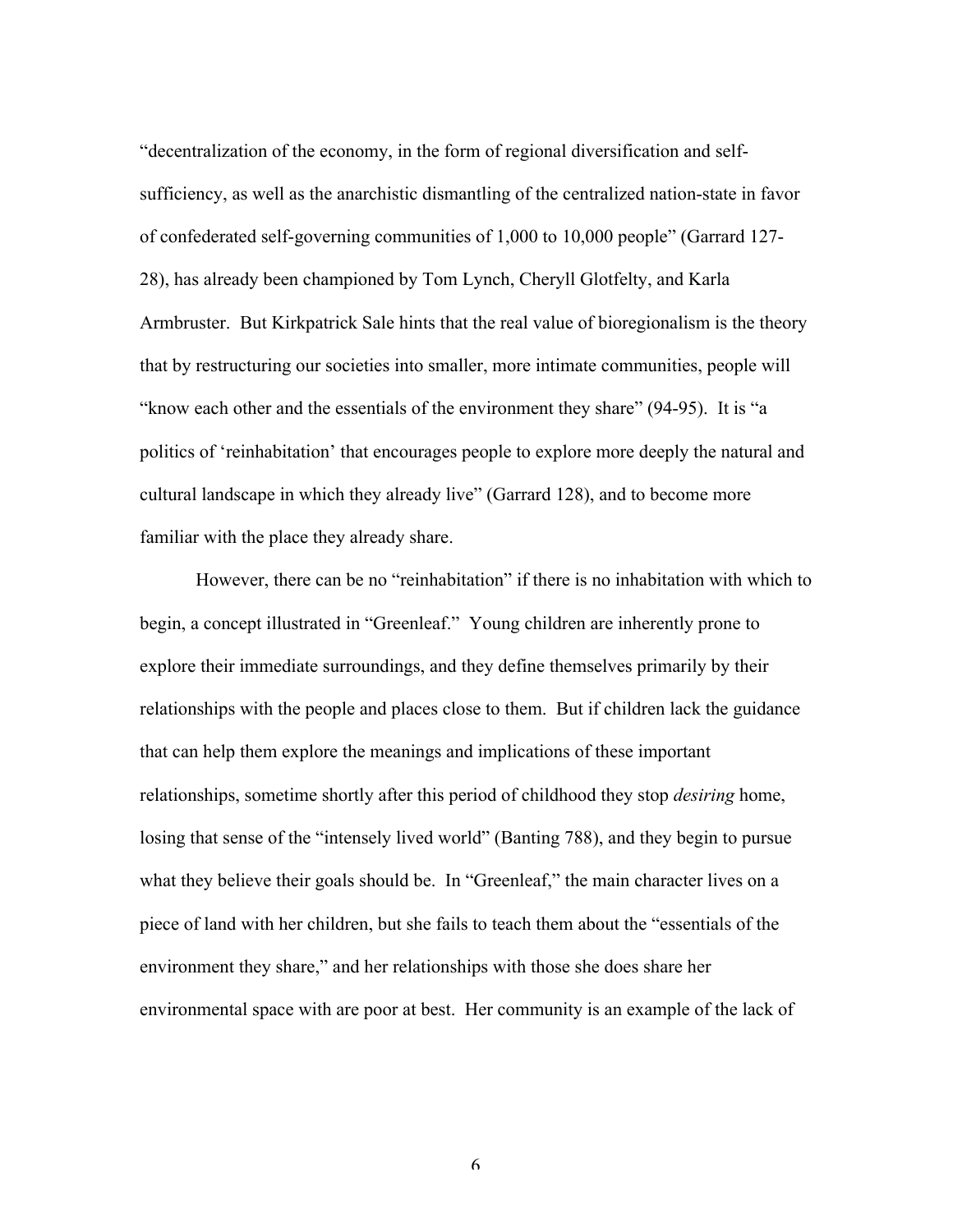intimacy that can result from a weak connection with one's natural and cultural landscape.

As early as 1933, F. R. Leavis and Denys Thompson recognized this concept of bioregionalism and commented on how our way of life has changed from a community in which people worked *with* the land to a society in which people worked *upon* it. They write that members of this past community, which they refer to as the organic community, "represented an adjustment to the environment; their ways of life reflected the rhythm of the seasons, and they were in close touch with the sources of their sustenance in the neighboring soil. The modern citizen no more knows how the necessaries of life come to him…than he can see his own work as a significant part in a human scheme (he is merely earning wages or making profits)" (74). The essential argument here is that people have shifted their focus further from fostering a healthy life at home with the communities and land near them and onto the pursuit of careers and economic gain, goals that now often require mobility "over" and "on" the land rather than a rooting "in" it, and that by losing touch with the land, people have lost touch with each other and themselves; "[i]f the local culture cannot preserve and improve the local soil, then, as both reason and history inform us, the local community will decay and perish" (*What Are People For?* 155).

However, this argument also implies that people always have a choice as to how the land they live on is used, as well as choice as to whether or not to stay in place, and this is simply not the case at all. In *Slow Violence and the Environmentalism of the Poor*, Rob Nixon explains how official landscapes are "forcibly imposed" over vernacular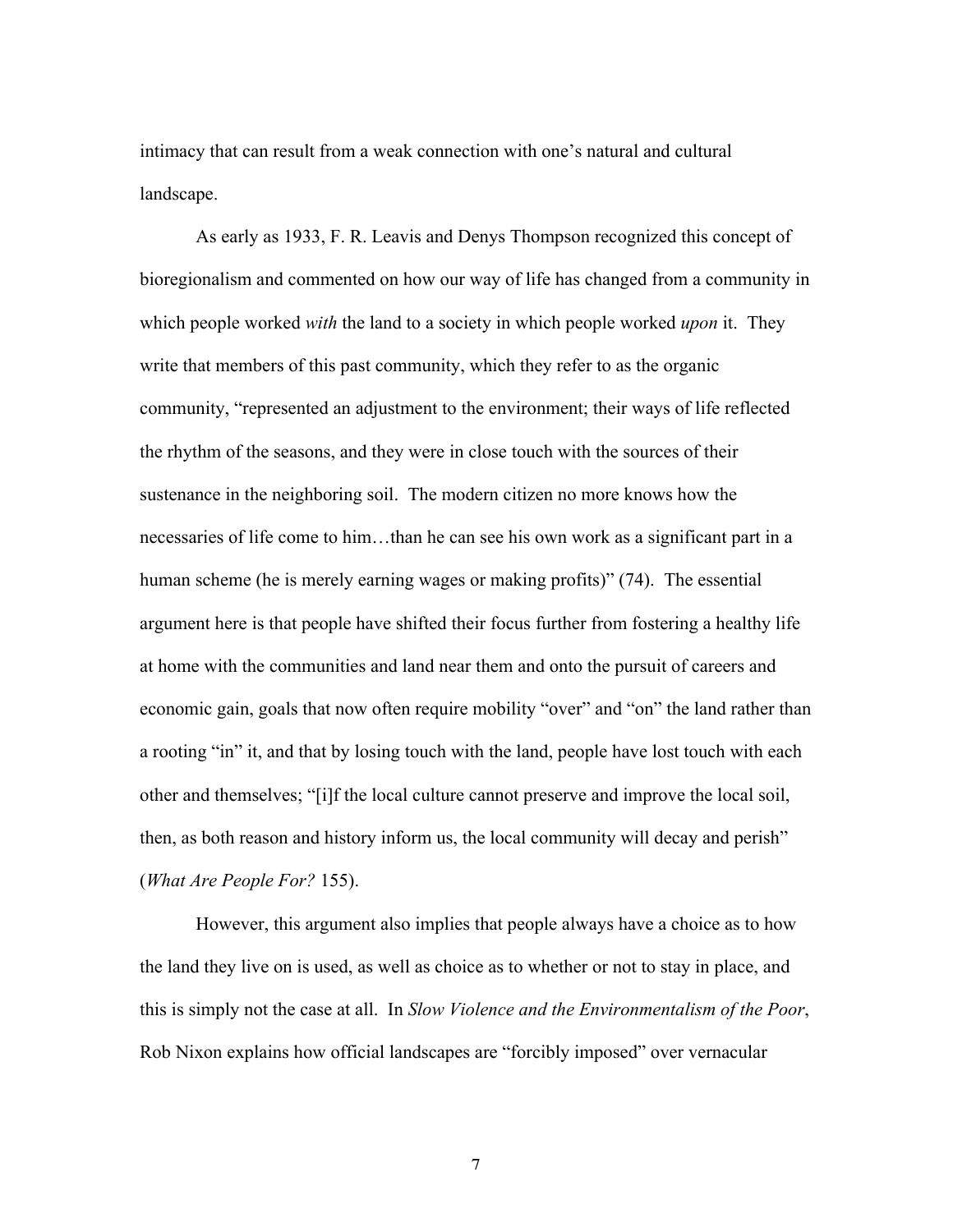landscapes. A vernacular landscape is much like a bioregion plus the social region in that it is "shaped by the affective, historically textured maps that communities have devised over generations, maps replete with names and routes, maps alive to significant ecological and surface geological features" (17). However, though bioregionalism is a good idea in theory, Nixon points out that official landscapes are "typically oblivious to such earlier maps; instead, [they] write the land in a bureaucratic, externalizing, and extraction-driven manner that is often pitilessly instrumental," projecting themselves onto ecosystems inhabited by "dispensable citizens" (17). So, to push for a general "return to the land" is both naïve and incredibly problematic. Instead, a refocusing on the different relationships (human-human, human-land, community-place, people-government, to name a few) that affect how people live can give us all a better understanding of how to approach social and environmental issues, and the use of literature in the education of youth remains a good place to start.

From this clash of "temporal perspectives between the short-termers who arrive (with their official landscape maps) to extract, despoil, and depart and the long-termers who must live inside the ecological aftermath and must therefore weigh wealth differently in time's scales" (Nixon 17) there arises a demand for these problems to be addressed. Zygmunt Bauman remarks in *Wasted Lives* that the "processes of the commodification, commercialization and monetarization of human livelihoods have penetrated every nook and cranny of the globe" (6) and are "trampling on its way all remaining forms of life alternative to consumer society" (59). Yet there are no global solutions to these local problems. In fact, "all localities (including, most notably, the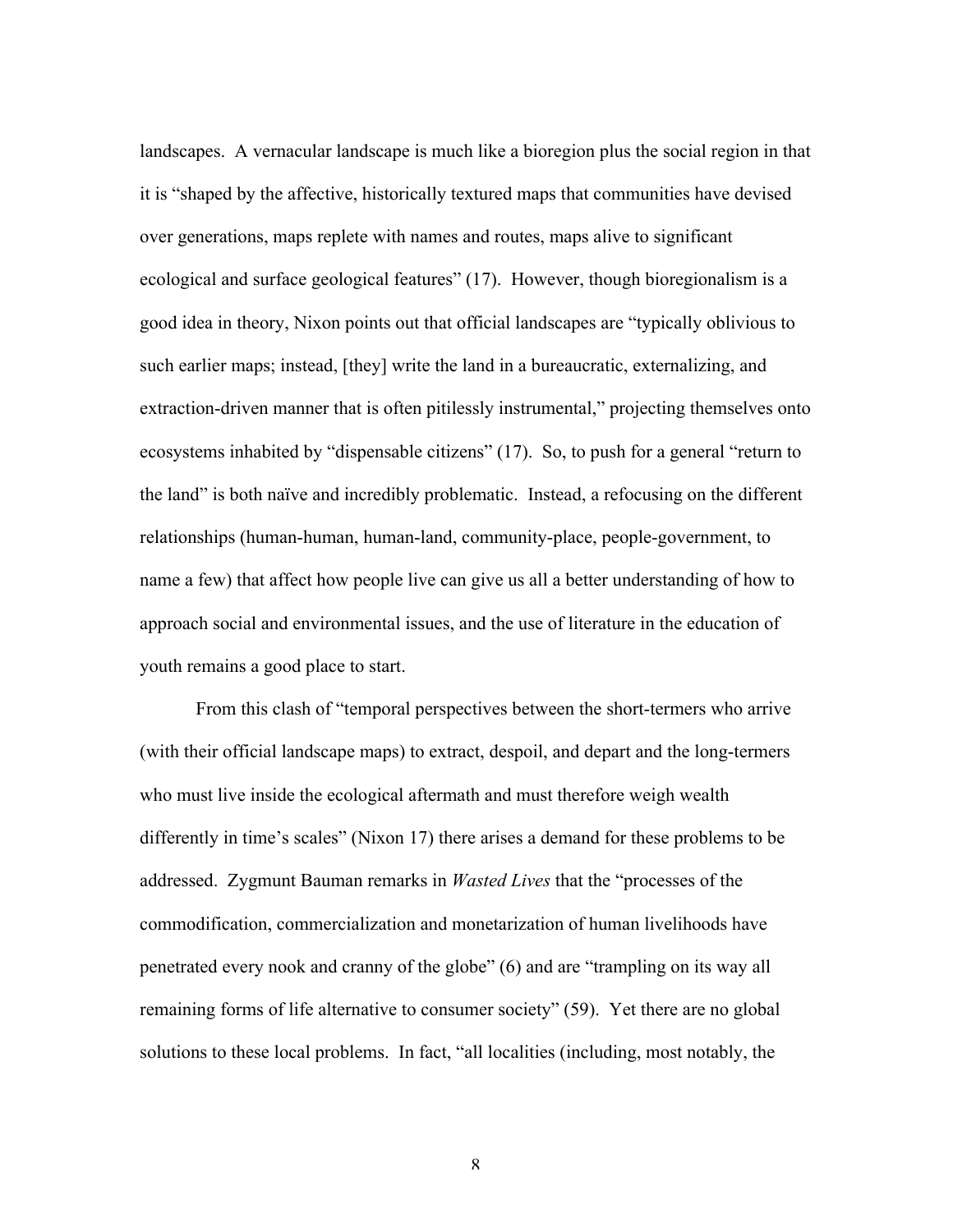highly modernized ones) have to bear the consequences of modernity's global triumph. They are now faced with the need to seek (in vain, it seems) *local* solutions to *globally* produced problems" (6). The global community is motivated almost entirely by the promise of progress, and it is *killing* everything local, particularly local values and morals. For example, while small farms and local agricultural businesses work to preserve ties to the land and help their communities establish a relationship to the food they consume, large industrial farming corporations and meat-packing companies trample on those values by making revenue and "progress" their first priority. As P. G. Payne explains, to combat this loss of morality, a problem recognizable also in O'Connor's "Greenleaf," Bauman "encourages us, as the knowledge producers for future generations, to heed the threat of the 'moral lag' of modernity" as our "acceleration within/toward postmodernity has further emptied out those moral spaces that previously were understood as an opportunity to 'take responsibility' for each other and, perhaps, for the environment" (Payne 210), and these opportunities are readily available at the local level between members of individual communities, such as in schools and classrooms. As the knowledge producers for the future, we need to develop pedagogies for the future in order to effectively disseminate this alternative ideology that promotes awareness of global issues, instills a sense of duty and proactive involvement in those issues beginning at the local level, and inspires a sense of responsibility to neighbors and community, both around the globe and next door.

### EDUCATION'S ROLE IN ENVIRONMENTAL AWARENESS

 $\mathsf{Q}$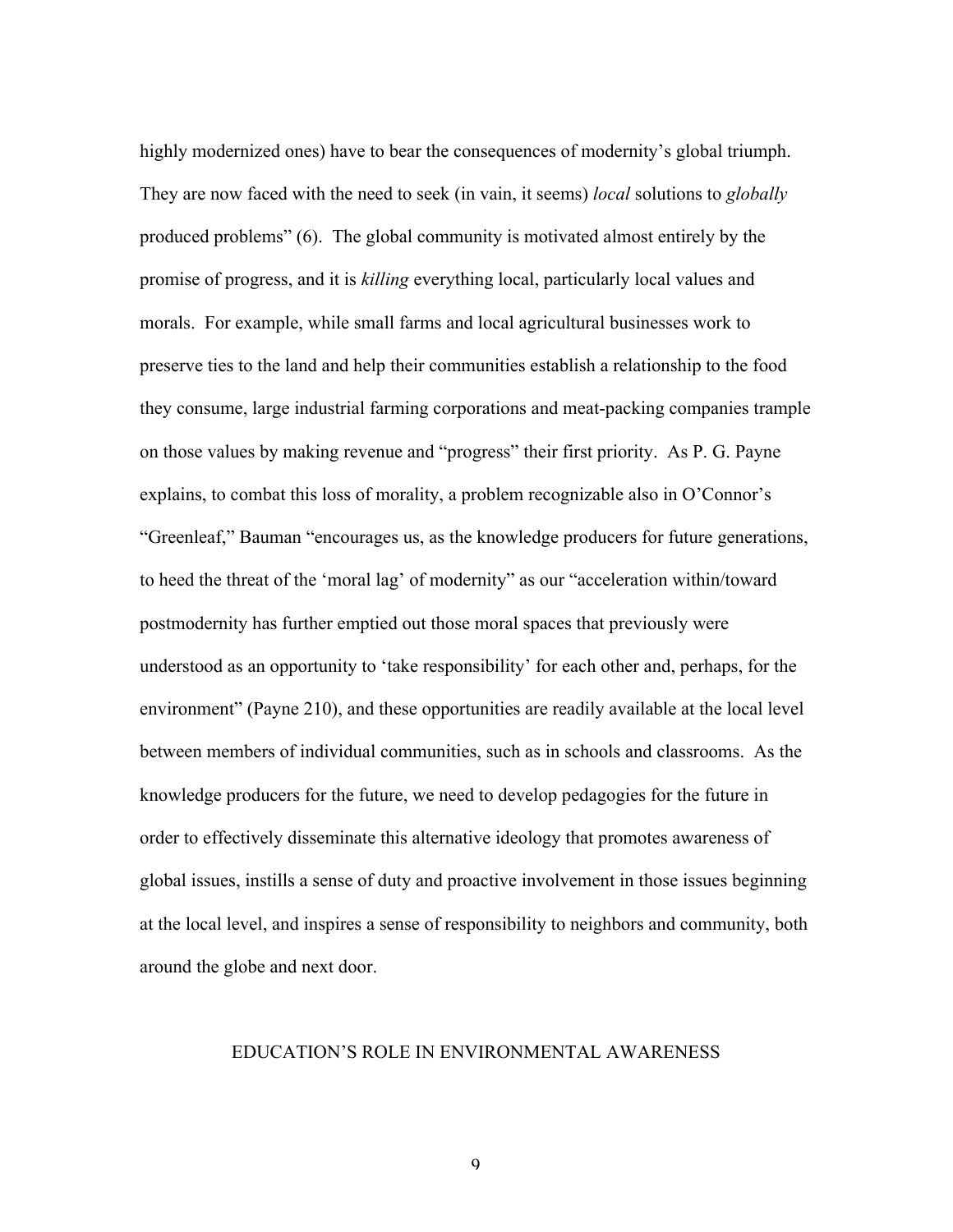As a consequence of distancing ourselves from the value of local relationships, we begin to distance ourselves from nature<sup>2</sup> and our immediate environment as well. Scott Hess writes in his essay "Imagining an Everyday Nature,"

> This tendency to locate 'nature' apart from ourselves skews our environmental awareness and priorities in ways that blind us to the devastating ecological impact of our own everyday lives and incapacitate us from pursuing realistic alternatives. If we seek nature apart from our lives, how can we restructure those lives—not just individually, but socially, politically, and economically—in order to change the current patterns of environmental destruction? (85)

Life and nature have become in many cases property of corporations (enter again the "official landscape") used to bring in monetary profit rather than a part of the community. For example, after forming a near-monopoly over plants like corn, soy, wheat, and beets, Monsanto genetically engineered their seeds to contain a "suicide gene": "traditionally, farmers around the world have saved seeds in order to cultivate a variety of strands to help maintain bio-diversity," but "Monsanto now forces farmers to use one seed that essentially kills itself so it cannot be used the next season, resulting in mono-crop farming," a type of farming already proven to be destructive to the environment (Nagy). In order to "restructure" the way people live, we have to become aware that we do in fact

 <sup>2</sup> According to Hess, there is no *one* way to define "nature": "The cultural category of 'nature'…is transformed from a universal and external standard into an ongoing process of cultural action and negotiation, constructed out of the various activities of everyday life" (102). In this essay, we must think of nature as the collective phenomena of the physical world which we see in "our daily actions and lifestyles, our social structures, and the places and communities in which we live, through which we generate our main environmental impacts" (108-109).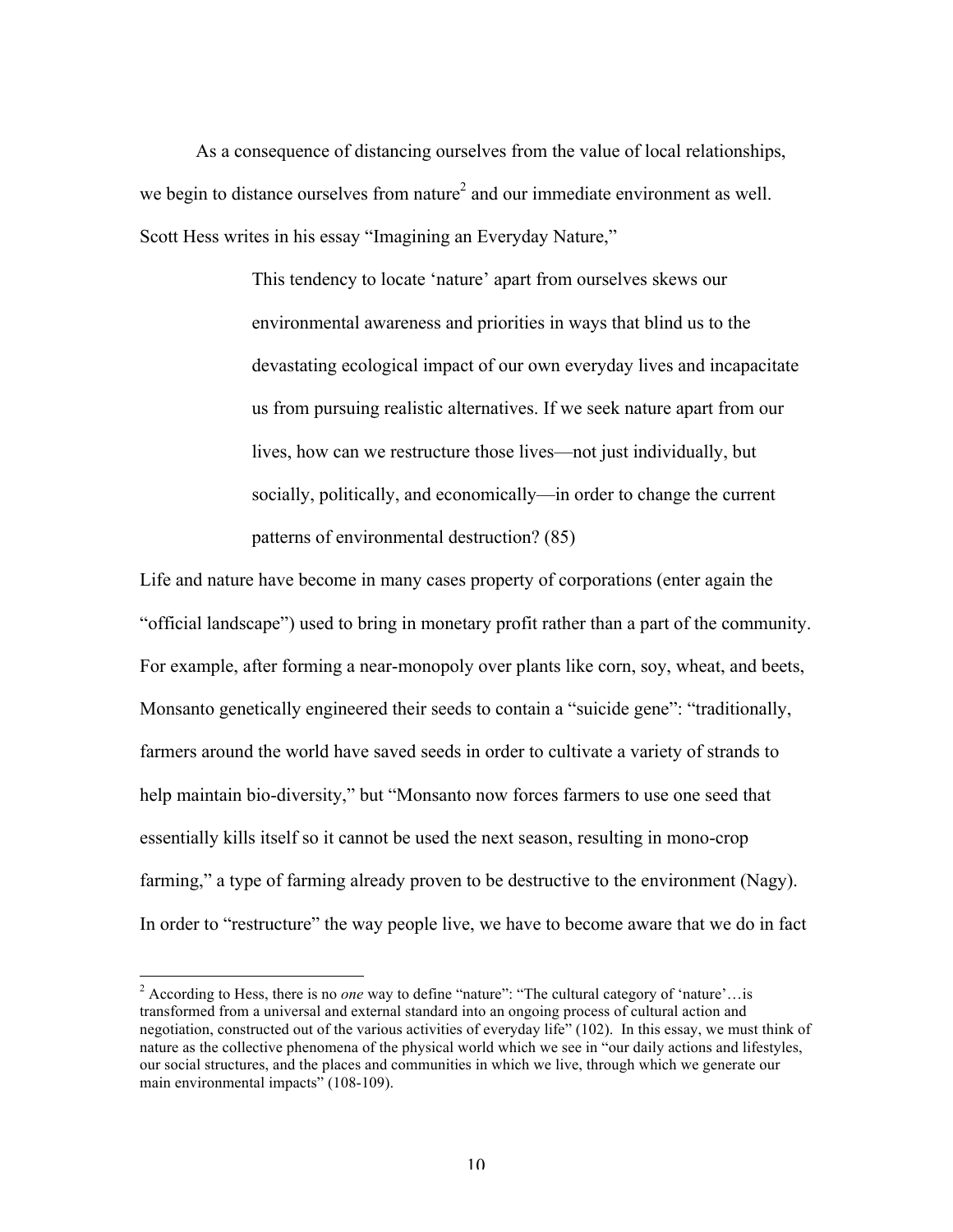have natural ties to the earth in the sense that we all depend on it for our own well-being, whether we live in the country or the city; we have no choice but to *use* the land in order to survive, and if we do not treat the literal foundation of our lives with care, then we will suffer for it. Currently, we *are* suffering for it.

It is important to note that while many ecological and social problems begin at a local and private level, they cannot be completely solved at this level. In all actuality, as Nixon argues,

> although advocating personal environmental responsibility is essential, to shrink solutions to the level of the private and the small is evasive…. Planetary problems—and transnational, national, and regional ones cannot simply be resolved by the aggregated actions of responsible individuals. Institutional actions (and institutionalized inaction) have a profound impact on environmental outcomes…which no collectivized ethical behavior can combat without backing from well-implemented transnational accords. (39)

When we as knowledge producers view this shift from the value of local community and memory to the value of mass progress as a shift that has happened gradually over several centuries, it becomes clear that how we educate children is part of this problem: "[T]here are few positive imaginative and ecological models to encourage deep commitment to the unspectacular, developed, aesthetically ordinary environments where most of us live and work" (Hess 90). Their exposure to nature occurs in the form of television programs and vacations to "beautiful" places, and not on the land or in the communities in which they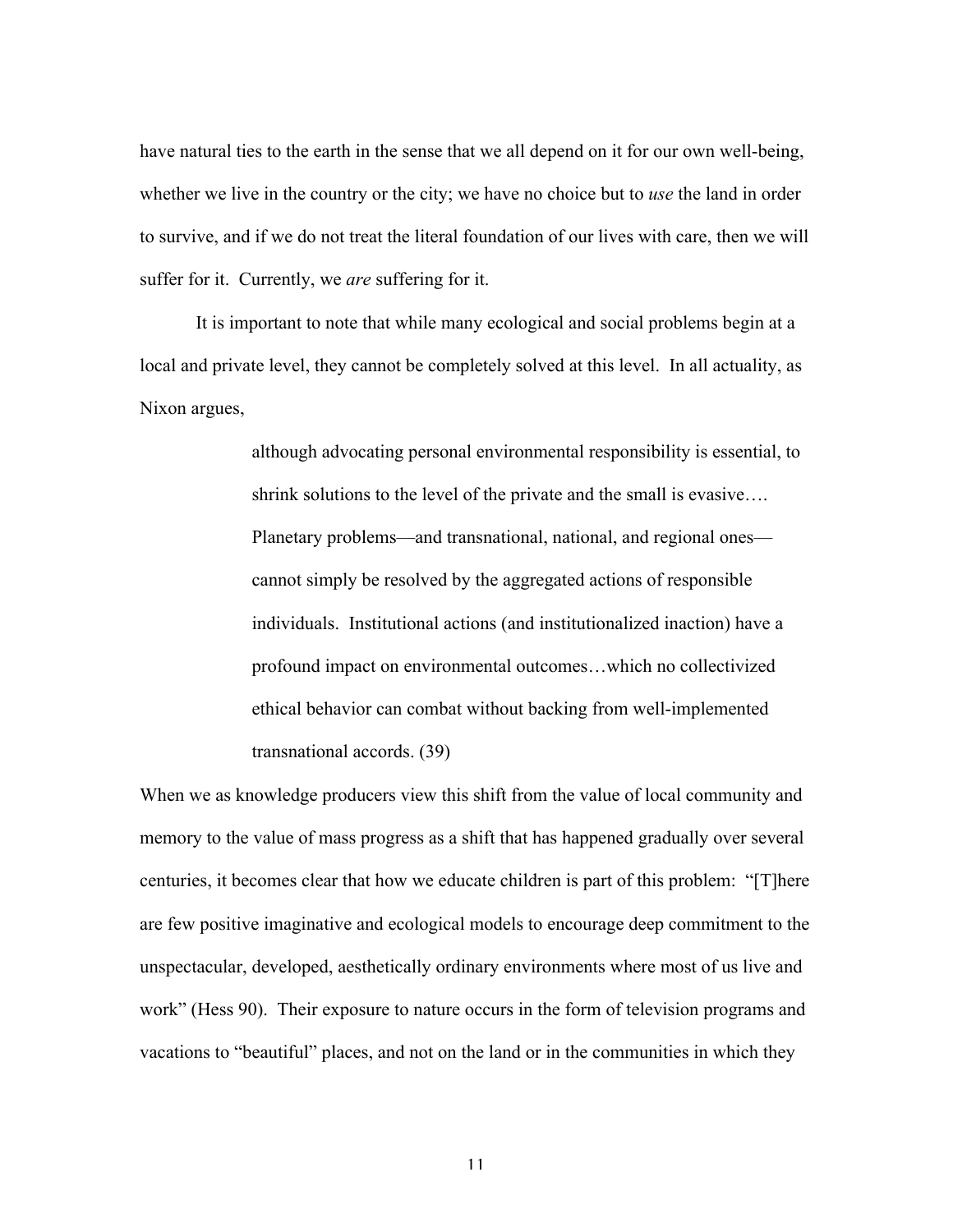live. Thus, they have little commitment to the earth or people around them and consequently might see themselves as separate entities rather than as contributing members of a functional community. Young people have an intrinsic need for guidance when it comes to establishing values, because the only way for children to develop principles and standards of behavior is by observing those around them. Teachers of literature have an opportunity for activism built into their professions; we can guide students through the imaginative scenarios presented in creative fiction and nonfiction, encouraging them to draw parallels and differences between the imagined world and their own, helping them think critically to discover the strengths and weaknesses of their own and of their communities so that they may become understanding, active, responsible citizens both locally and globally.

Teachers practicing place-based learning will turn to their immediate surroundings to provide lessons for their students, perhaps delving into the history of their place and its politics, or maybe researching their local flora and fauna to understand their ecosystem. These are tangible lessons, but using literature in place-based learning can help students reach beyond the local place and see how they themselves, and their place, fit into a larger world context. A fictional world does not necessarily provide an *escape* from reality, but rather it gives students an opportunity to imagine and represent important social and environmental issues by presenting a different kind of lived experience. In short, literature opens up subjects for students and leads them to greater questions, and O'Connor's "Greenleaf" is one of those fictional worlds ready to be taken up by students. Harsh in its observance of the human condition, "Greenleaf" raises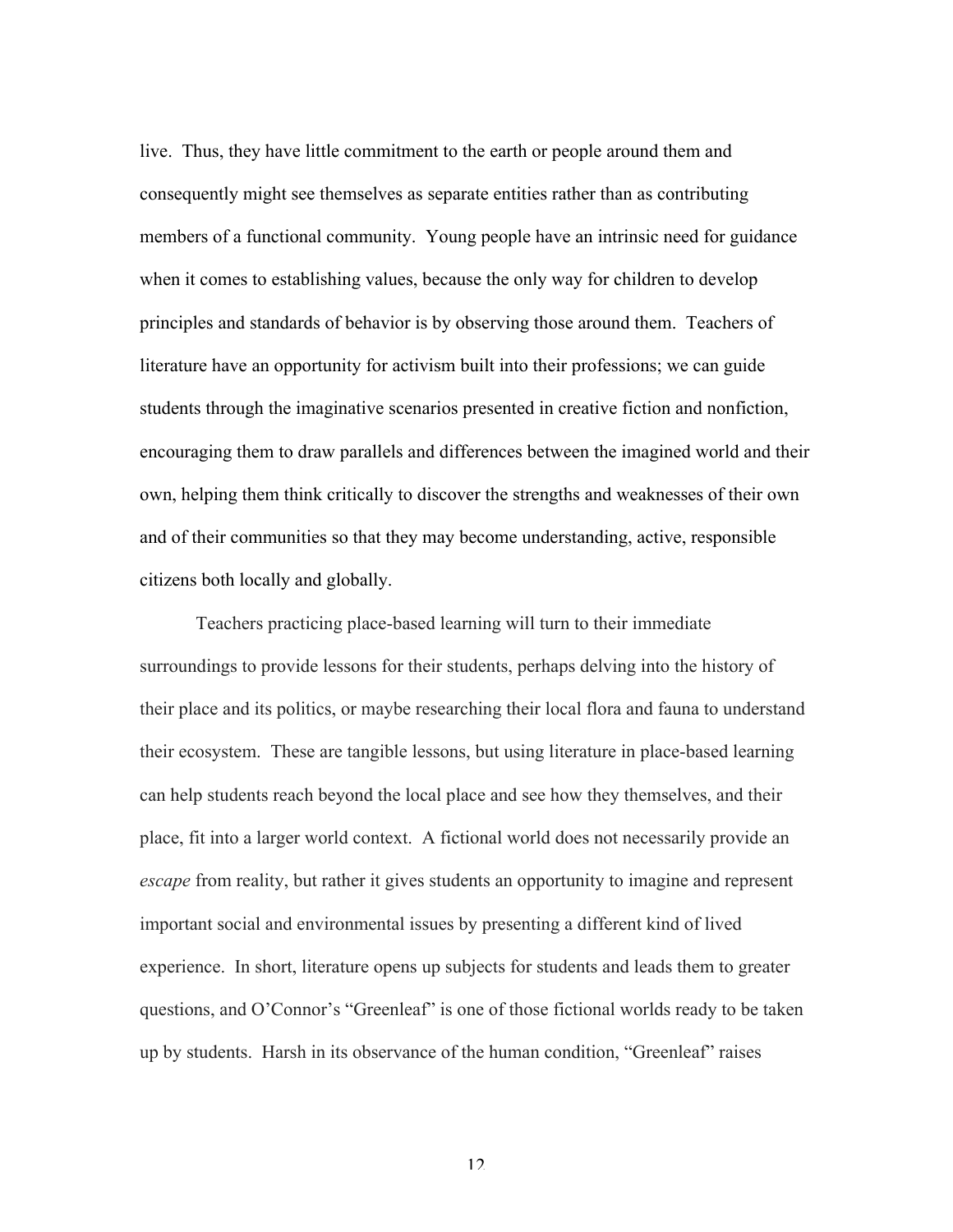questions and concerns about social problems that still affect most people today. Furthermore, it addresses issues of the human drive to control nature and the part people play in cultivating their environment. Overall, the story renders countless opportunities for students to discuss, write about, and reflect upon their position amongst each other, their communities, their environments, and their global space.

#### "GREENLEAF": AN ECOCRITICAL READING

For Berry, a culture is only as alive as its memories or "local soil," and memories can only live on if culture is preserved. Therefore, if a human community is to last, it "must exert a sort of centripetal force, holding local soil and local memory in place" (*A Part* 155). This local memory is important because it preserves a place's history and how it should be "well and lovingly used" (166), thus creating common ground for one whole community. And, finally, fostering this sense of true community among people in a shared place will strengthen the communication between its habitants which will encourage them to act on their values and strive to make their communities last. However, as Nixon implies in *Slow Violence*, this is an idealistic and utopian idea, one that cannot be fully accomplished simply due to the nature of humanity as it stands today. "Greenleaf," though set in a place where one would expect to see this ideal happy and "healthy" community blossom, gives readers an example of what can more realistically be expected—classism, familial discord, and a disconnection from place—and in turn can give students an imaginative lens through which they can examine their own reality and how they both affect and are affected by their communities and place.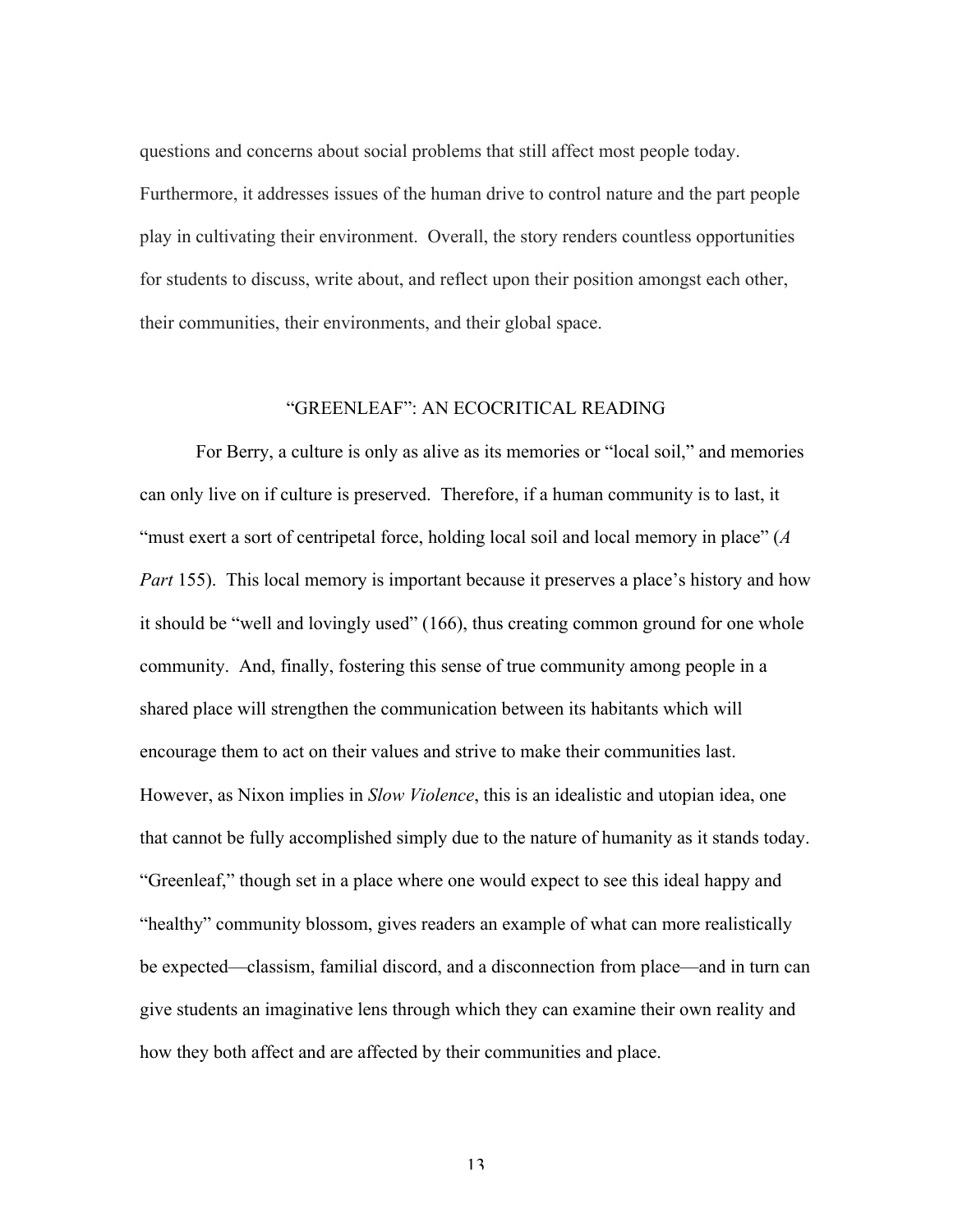Before delving into my interpretation of "Greenleaf," an overview of the story will help situate and connect the following analysis. Mrs. May wakes one morning to find the same stray bull that has been grazing on her property for days in the hedges beneath her bedroom window, and it exasperates her that her farmhand of fifteen years, Mr. Greenleaf, hasn't yet run the bull off her land as she ordered him to do. Mrs. May is a respectable person who has dedicated her life to doing the "right" thing, yet bad things keep happening to her. First her husband died, leaving her only this piece of farmland and forcing her out of the city and into the countryside with her two young boys. Now, her sons, both well-educated, in their mid-thirties and unmarried, continue to take advantage of her by living at home and refusing to help with the farm work, while Mrs. May absorbs their verbal abuse and disrespect.

Mrs. May's outrage at the bull's continuous presence only escalates when she learns that it belongs to Mr. Greenleaf's twin sons, grown boys who served in the military and have now settled nearby with their French wives and many Catholic children. On an everyday basis, Mrs. May is reminded that although she prides herself on working hard and doing everything "right," her sons are a disappointment, yet the simple-minded and idle Mr. Greenleaf and his religious fanatic wife, both of whom Mrs. May considers to be her social inferiors, have two sons who went to war, rose in the ranks, married wellmannered women and had children, and now own their own land and a dairy finer than her own. She becomes obsessed with the bull that is eating all her grass and "ruining her herd," a bull that the Greenleaf boys won't attempt to control, so she orders Mr. Greenleaf to shoot it.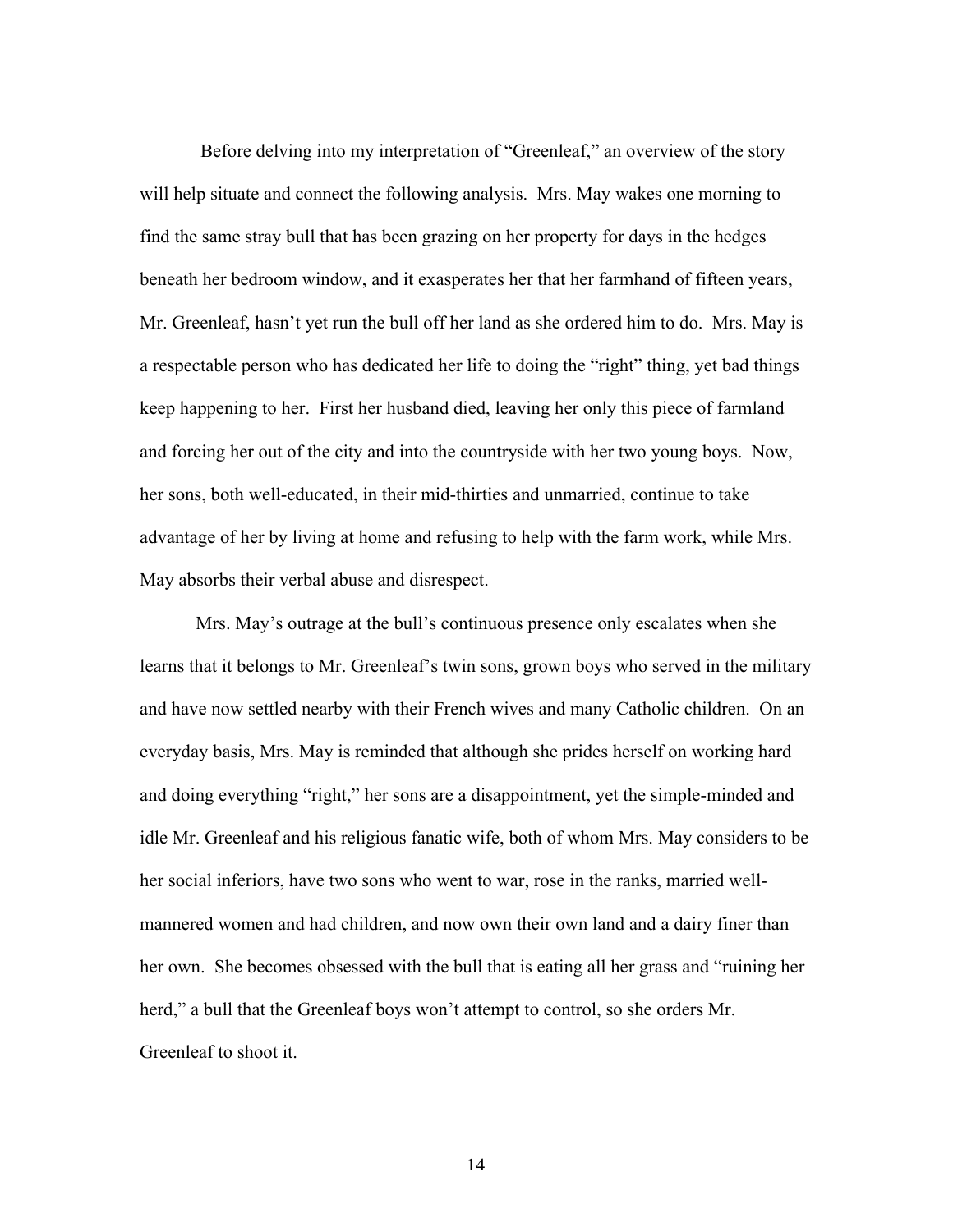Ultimately, the bull exceeds human labors to assert power of nature, a fact the Greenleafs seem not to challenge. To Mrs. May, however, the bull is a piece of someone else's property ruining her property, and she forces Mr. Greenleaf to shoot it by physically driving him in her car to a field and telling him to kill the bull. When the bull runs into the woods, Mr. Greenleaf follows, but as Mrs. May leans on her car and waits to hear a gunshot, the bull runs out from the tree line and gores her through the heart, killing her.

The first thing students will notice about Mrs. May is her fierce sense of ownership, a quality that reflects a moral shortfall in her relationships. She is awakened by the rhythmic chewing of the bull, manifested in her dream, or nightmare in her case, as something that had been eating everything from her fence to her house and "with the same steady rhythm would continue eating through the house, eating her and the boys, and then on, eating everything until nothing was left but the Greenleafs on a little island all their own in the middle of what had been her place" (311-12). Mrs. May exhibits a powerful sense of identity in relation to her land and her children, constantly referring to them throughout the story as "her place" and "her boys." While teaching this story, teachers might ask their students to reflect, through a writing assignment or group discussion, on the very idea of "ownership," asking, what do they, the students, truly own? What are the ramifications of basing one's identity on ownership? Though it is normal and common to define oneself by one's relationships to people and places, Mrs. May does so through *ownership* of these things, and it seems hurtful, not helpful, to her various relationships. For example, Mrs. May's neglect of relationships for the sake of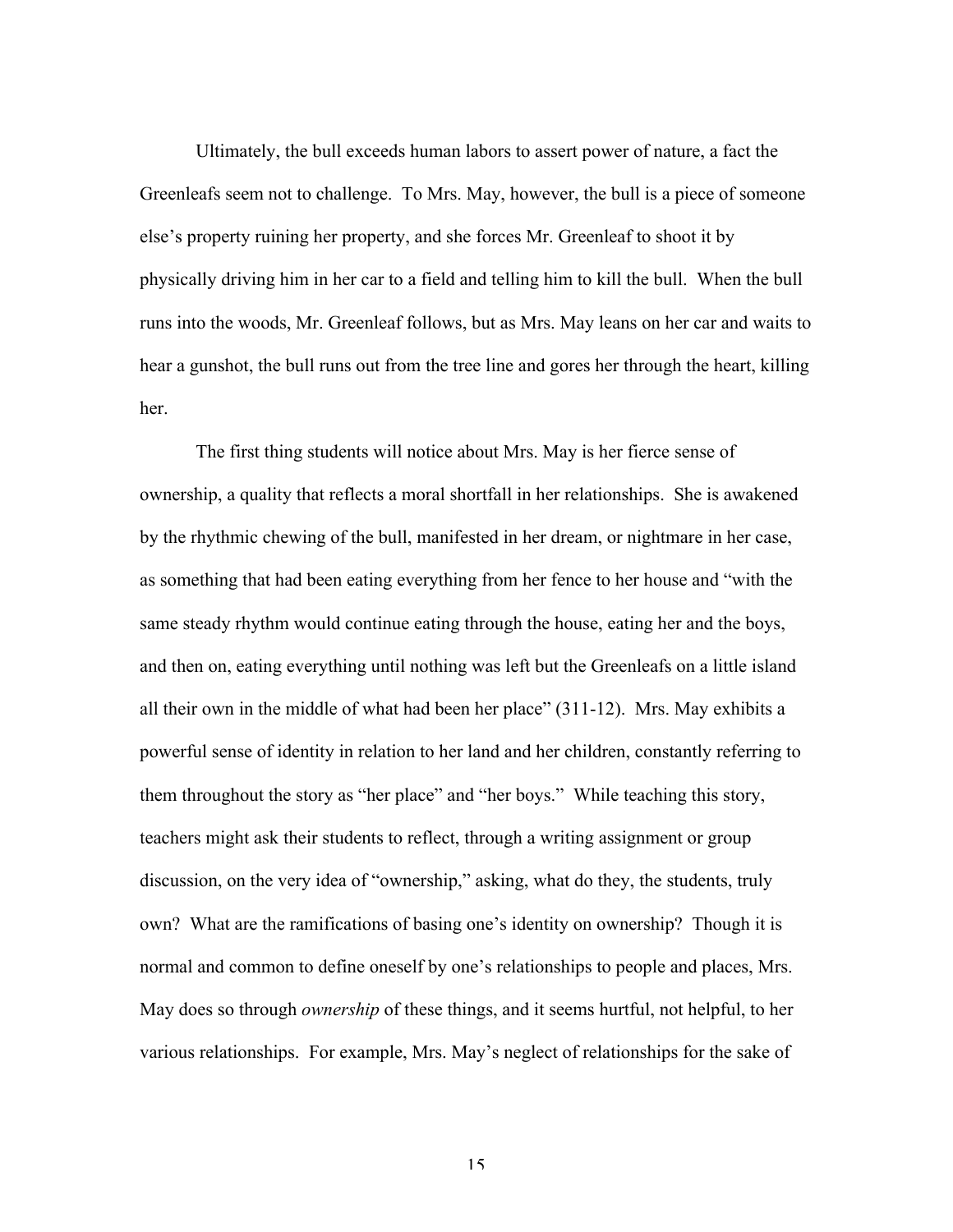her property extends into the community in which she lives. While walking through some woods one day, she hears an agonized voice groaning, "Jesus! Jesus!" Her first thought is not to find and help the person in trouble, but rather that "somebody had been hurt on the place and would sue her for everything she had" (316), a point in the story where a teacher could pause to discuss the growing practice of filing lawsuits and the effect such practice has on communities. Furthermore, when Mrs. May warns her eldest son, Scofield, that he won't find a good wife, he replies, "Why Mamma, I'm not going to marry until you're dead and gone and then I'm going to marry me some nice fat farm girl that can take over this place! … [S]ome nice lady like Mrs. Greenleaf" (315). At this exclamation, Mrs. May storms to her bedroom and whispers to herself, "I work and slave, I struggle and sweat to keep this place for them and soon as I'm dead, they'll marry trash and bring it in here and ruin everything. They'll marry trash and ruin everything I've done" (315). Her concern clearly is not for her son's future or happiness, but rather for her farm, her property, to be kept up to her standards after she's gone. Just like her concern that the Greenleafs' inferior bull will ruin the purity of her own herd, she worries that the Greenleafs will ruin the "purity" of her own family, offering teachers an opportunity to discuss with their students a wide range of issues related to so-called "purity," such as the breeding of animals, the use of herbicides for weed and pest-control, discrimination, and disabilities. For Mrs. May, her relationships with her children are not nearly as important as appearances, propriety, and things being done "right."

For the most part, Mrs. May's life has been defined by her devotion to appearances. For example, when her physical appearance is first described, she has green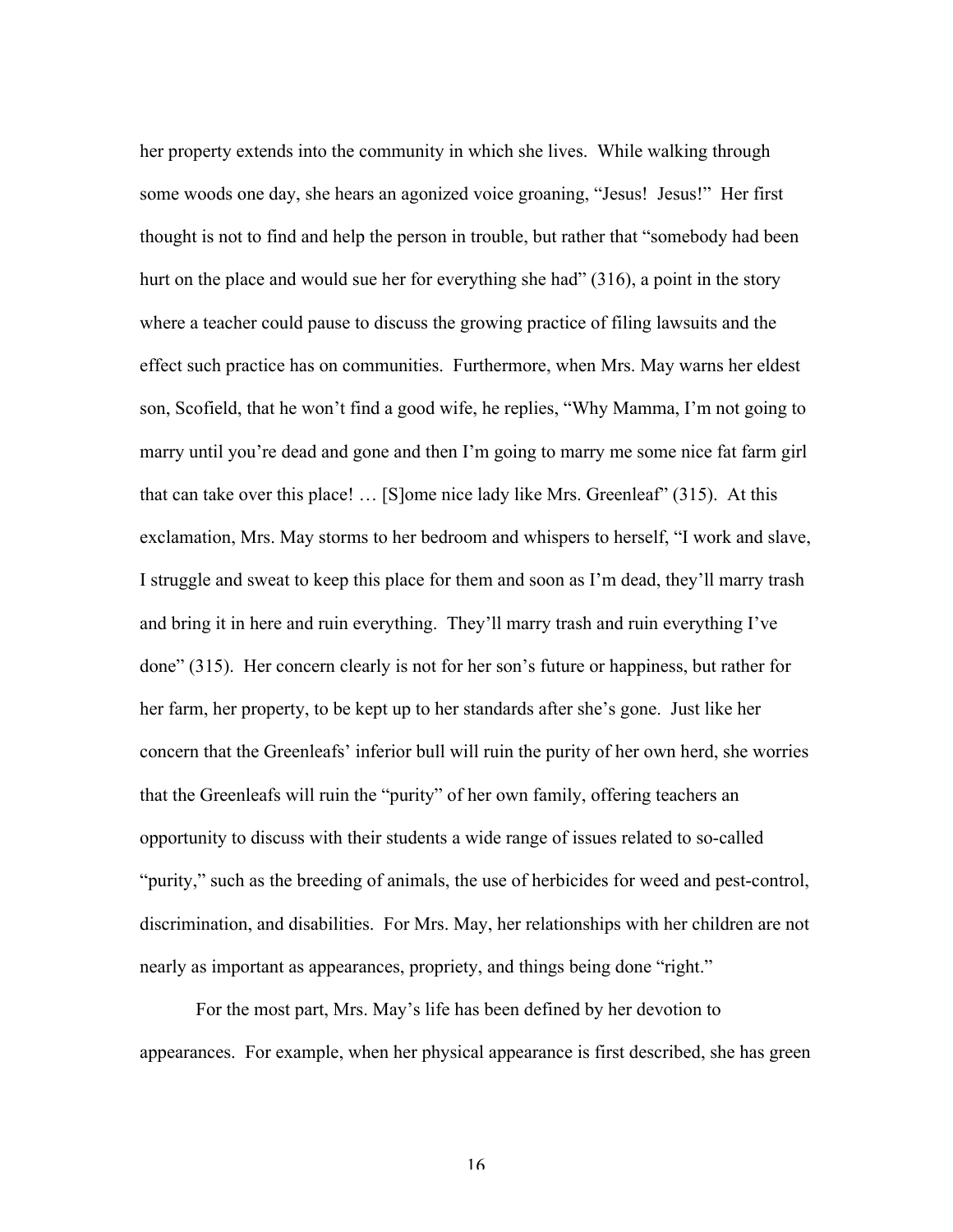rubber curlers sprouting "neatly over her forehead and her face beneath them was smooth as concrete with an egg-white paste that drew the wrinkles out while she slept" (311). In addition, her use of religion is for appearance purposes only, as she is "a good Christian woman with large respect for religion, though she did not, of course, believe any of it was true" (316). Most importantly, she runs her farm with an "iron hand," never letting any weaknesses show, but the reader will clearly see she is deeply vulnerable as her "iron hand" is described as a "delicate blue-veined little hand [that] would dangle from her wrist like the head of a broken lily" (322). This vanity and her defining sense of ownership can be read as examples of Bauman's idea of the threatening "moral lag" that comes with the acceleration towards postmodernity and the unceasing pursuit of economic progress. The reader knows Mrs. May loves her sons; she moved away from the comforts of the city in order to provide the most she could for them, she raised them herself and provided them with good educations, and she continues to let them live at home. However, her priorities blind her to the importance of these relationships and the happiness of the human people she cares most about. Students studying this story might be urged to reevaluate their own priorities or the priorities of their communities.

Students can also examine Mrs. May's sense of displacement and underlying lack of belonging in "her" place and come to a fuller understanding of their own relationship, or lack thereof, to their place and community. In a sense, because of her unwavering priorities described above, Mrs. May is doomed to live out the rest of her life in a place that belongs to her but to which she does not actually belong; thus, "ownership" does not in itself equal belonging. One must note Mrs. May did not choose a life on a farm: "The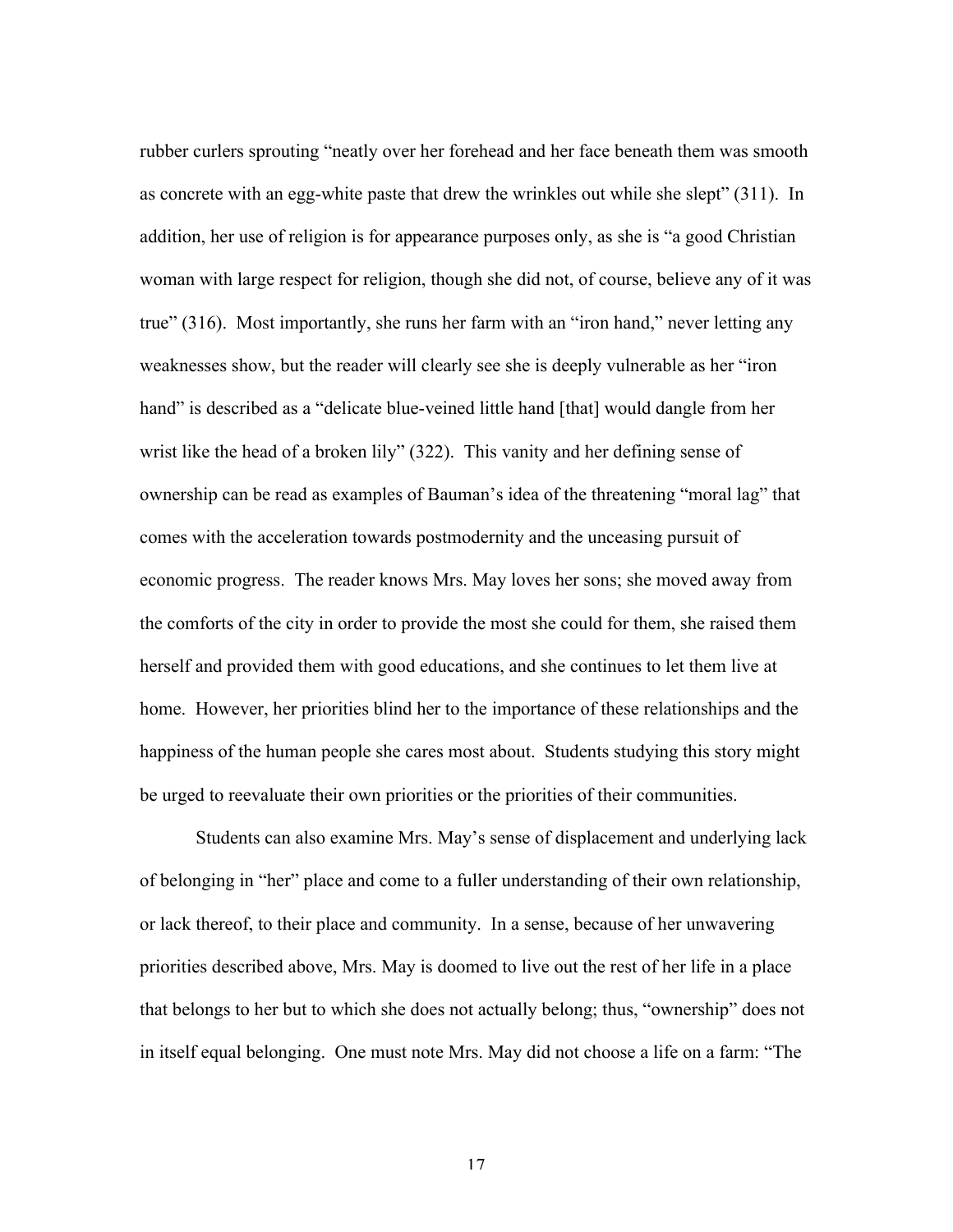late Mr. May, a business man, had bought the place when land was down, and when he died it was all he had to leave her. The boys had not been happy to move to the country to a broken-down farm, but there was nothing else for her to do" (319). Like Mrs. May and her children, most families choose to or are forced to move to an unfamiliar place at some point in their lives, and this process of moving is often described as being "uprooted." However, it is not necessarily the place that defines a person, that "roots" the person, but rather the person that defines the place; Mrs. May only sees "her place" as one of never-ending responsibilities, heartache, disappointment, and duty, and thus the reader might see that she defines herself, perhaps unknowingly, in these terms as well. Jeff Fearnside notes in "Place as Self" that

> we find ourselves tied to place in an inextricable way, for when writing about place, we seek not so much to define that place as to determine our place in it and in the larger world. … We are born of particular places, live in them, love in them, and are otherwise marked by them even as we leave our marks upon them. As they change, we inevitably change with them, if not physically then at least in our hearts and minds. The places in our lives are part of the constantly evolving aggregate of who we are. (770)

Though Fearnside is addressing people who *write* about place, what he explains is applicable to educators and students as well, especially in the place-based learning system. If students are taught lessons in relation to their own place, they will learn both how they fit into the place and how that place has an affect on them. Youth almost never have a choice when it comes to where they live and grow up, and focusing this absence of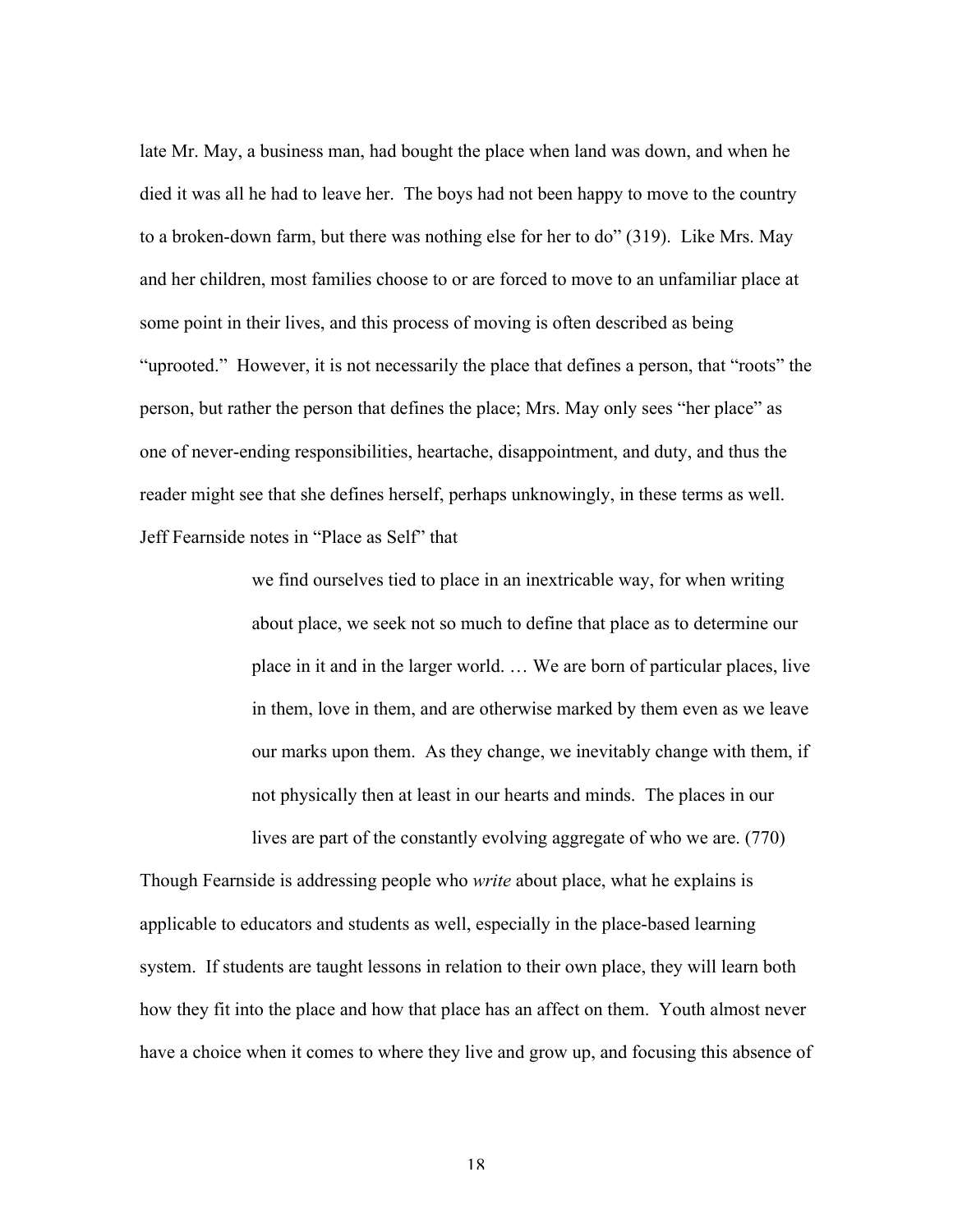choice through "Greenleaf" will help students explore their own sense of belonging in the different areas of their lives – school, home, community – and the types of choices which they actually control. Superficially living "upon" a place as Mrs. May is does not encourage any deep or committed relationship to those with whom one cohabitates the place and thus does not foster a caring community who will care for their environmental and social health.

Furthermore, one can see how Mrs. May's poor sense of belonging has affected her own offspring, offering a lesson to students (and teachers) about the urgency of considering place throughout their educations. Because Mrs. May has had such a negative experience on "her place" due to her shallow priorities, she sets a poor example for her children of how a person can become part of a place and a community of people. Wesley, her intellectual son, hates his job as a professor, the countryside he lives in, living with his mother and brother, and hearing about the dairy farm, but "in spite of all he said, he never made any move to leave. He talked about Paris and Rome but he never went even to Atlanta" (319). Wesley's mother has provided him with absolutely no example of how to develop relationships with the people and places around him, and one could even argue she has projected her misery and disappointment upon her own son. Furthermore, the fact that he makes no effort to go elsewhere reflects the importance of guidance in children's development of important relationships in their lives. Mrs. May likely has the means now to move off the farm that makes her miserable, but she chooses to remain there, defining herself only by what she owns rather than by the place itself, and she fails to teach Wesley that there is any value to forming any type of meaningful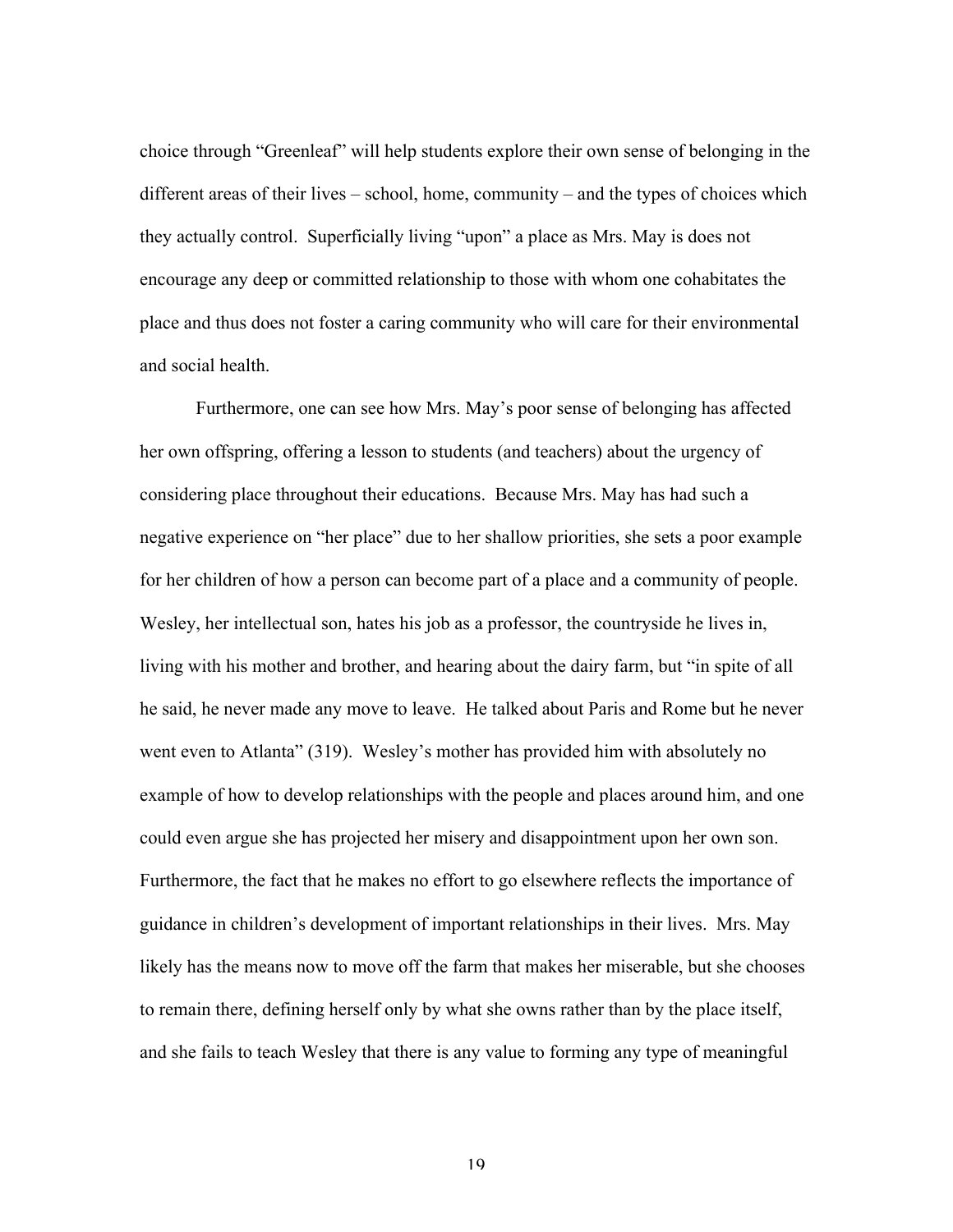relationship with a place. Mrs. May's sons are doomed to her same fate: a miserable life without meaningful values or relationships.

The fact that Mrs. May is entering her senior years and her children are in their thirties and none of them have yet found fulfillment in their lives further heightens the student reader's sense of urgency in pursuing these relationships. Scofield and Wesley, both grown men now, disrespect Mrs. May and have no real mother-son relationship with her, as evidenced by the many condescending remarks they make to her, calling her "Sweetheart" and "Sugarpie." Also, they do not care at all about the "place" Mrs. May has "made" for them: "When [Mrs. May] looked at them now, ... neither one caring the least if a stray bull ruined her herd—which was their herd, their future—…she wanted to jump up and beat her fist on the table and shout, 'You'll find out one of these days, you'll find out what *Reality* is when it's too late!'" (320). In fact, the boys care so little about the farm that Wesley remarks, "I wouldn't milk a cow to save your soul from hell" (321). The May family's sense of kinship is entirely lacking and in many ways tragic, making "Greenleaf" a valuable learning tool for teenagers in secondary school. In response to a discussion about this lack of kinship in the central family of the story, students should be asked to list the people who they believe have had significant influence on their lives. This exercise would present an opportunity for these young citizens to realize their own responsibility in their important relationships; I place much emphasis on the importance of guiding youth, but high school is the period during which many people begin to psychologically develop beyond egocentrism and thoughtfully consider the opinions and thoughts of others. Therefore, this short period of life carries great potential as a time for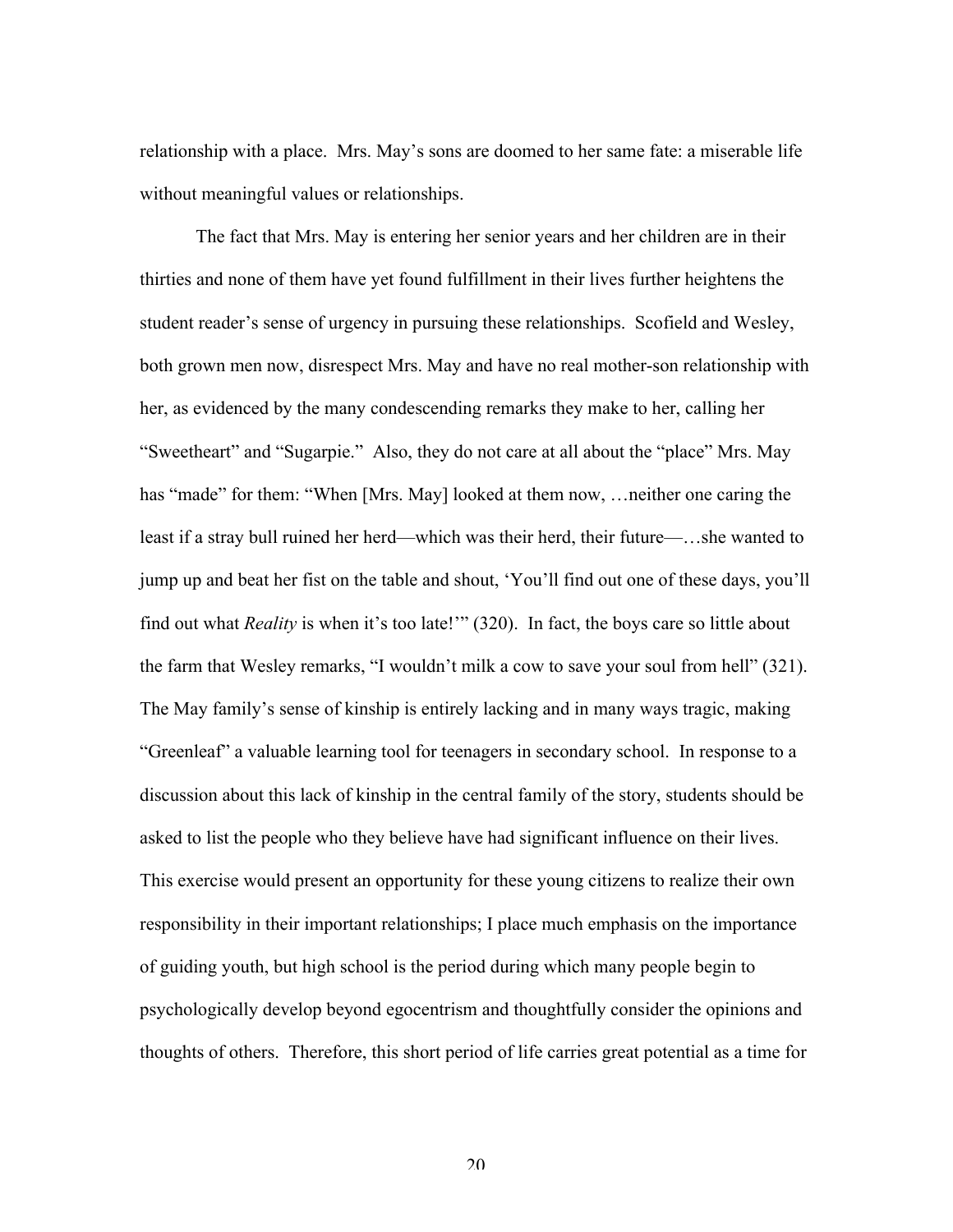shaping children into sympathetic neighbors and concerned citizens who will care for their communities of people and places.

As students study Mrs. May's role in "Greenleaf," they will quickly note her acute disgust at any mention of a Greenleaf and how her highly classist view of her own community has tremendous effects on her sense of identity. Mr. Greenleaf is slow at his job and not very intelligent, qualities that Mrs. May has learned to begrudgingly accommodate. Mrs. Greenleaf, however, turns Mrs. May's stomach, as she is described as a "large and loose" woman whose "house looked like a dump and her five girls were always filthy" (315). Furthermore, Mrs. Greenleaf practices "prayer healing," a ritual of cutting all the morbid stories out of the newspaper each morning, burying them in the woods, and then flinging herself onto the ground over them, mumbling and groaning for over an hour, a habit that Mrs. May finds preposterous, shameful, and obscene. However, with the guidance of thoughtfully posed questions, a careful student reader might conclude that Mrs. May's discomfort and disgust caused by the Greenleafs stems from a painful truth that she is not willing to accept: though she seemingly hates them, she covets the Greenleafs' family relations, success, and happiness. Mrs. May might be disgusted by the Greenleaf's inferior sense of propriety, but Mr. Greenleaf, when listening to his employer talk about her sons' good qualities, "never lost an opportunity of letting her see by his expression or some simple gesture that he held the two of them in infinite contempt…. He never hesitated to let her know that in any circumstance in which his own boys might have been involved, they…would have acted to better advantage" (317). She knows this is true, but she never outwardly admits it.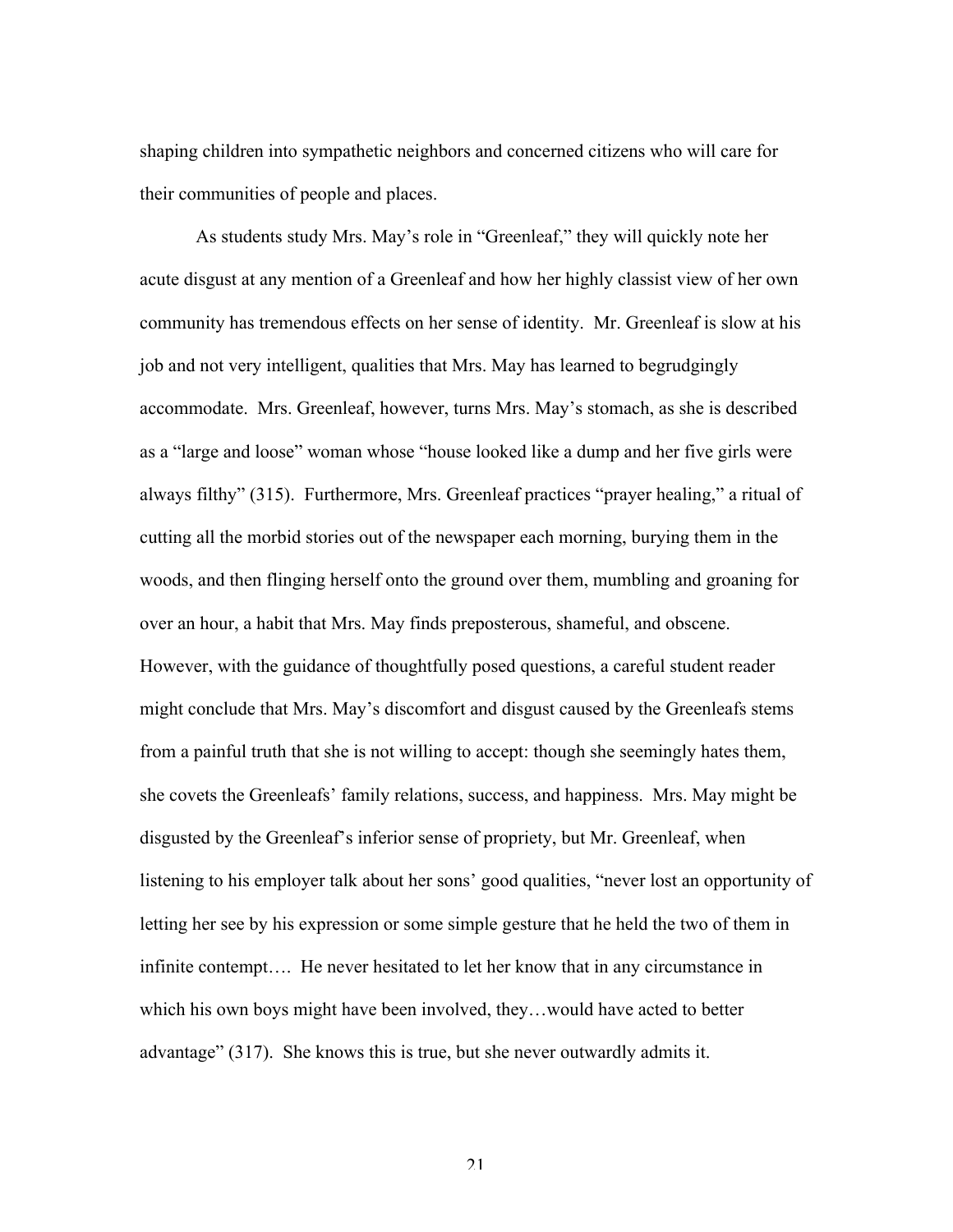A worksheet with a chart of two sections, one for each family, would help students visually compare the differences between the Mays and Greenleafs. For example, in great contrast to the May family, the Greenleafs, not at all concerned about vanity and appearances, are happy, young in spirit, and in many ways more successful in life than Mrs. May and her boys. Most notable are the twins, O.T. and E.T. Greenleaf, who voluntarily joined the military service during World War II. Eventually, the boys returned home with French wives with whom they had Catholic children who would be "brought up with manners" (318), and with their pensions they were able to establish themselves as dairy farmers with more sophisticated equipment than Mrs. May can afford. Furthermore, one of the Greenleafs' hired hands tells Mrs. May that the two "never quarls" and are "like one man in two skins" (326), indicating that the Greenleaf brothers respect and love each other with a sense of shared goals and shared place, unlike Mrs. May's sons who get into physical altercations at the dinner table and hate each other passionately. Though the Greenleaf boys have grown into happy and successful adults, Mrs. May still looks at them as inferior as she clings to the only thing she thinks she has left: her civility and social class. Comparing the families will not only help students understand the conflict in the short story; listing out qualities of the characters will allow students to see how much they relate to them.

Mrs. May's poorly developed relationships with both the place in which she lives and works and the people with whom she cohabitates it are most strongly highlighted in the culmination of the plot line at the end of the story. Mrs. May has made up her mind to have the bull killed that day, so she drives to her dairy and orders Mr. Greenleaf to get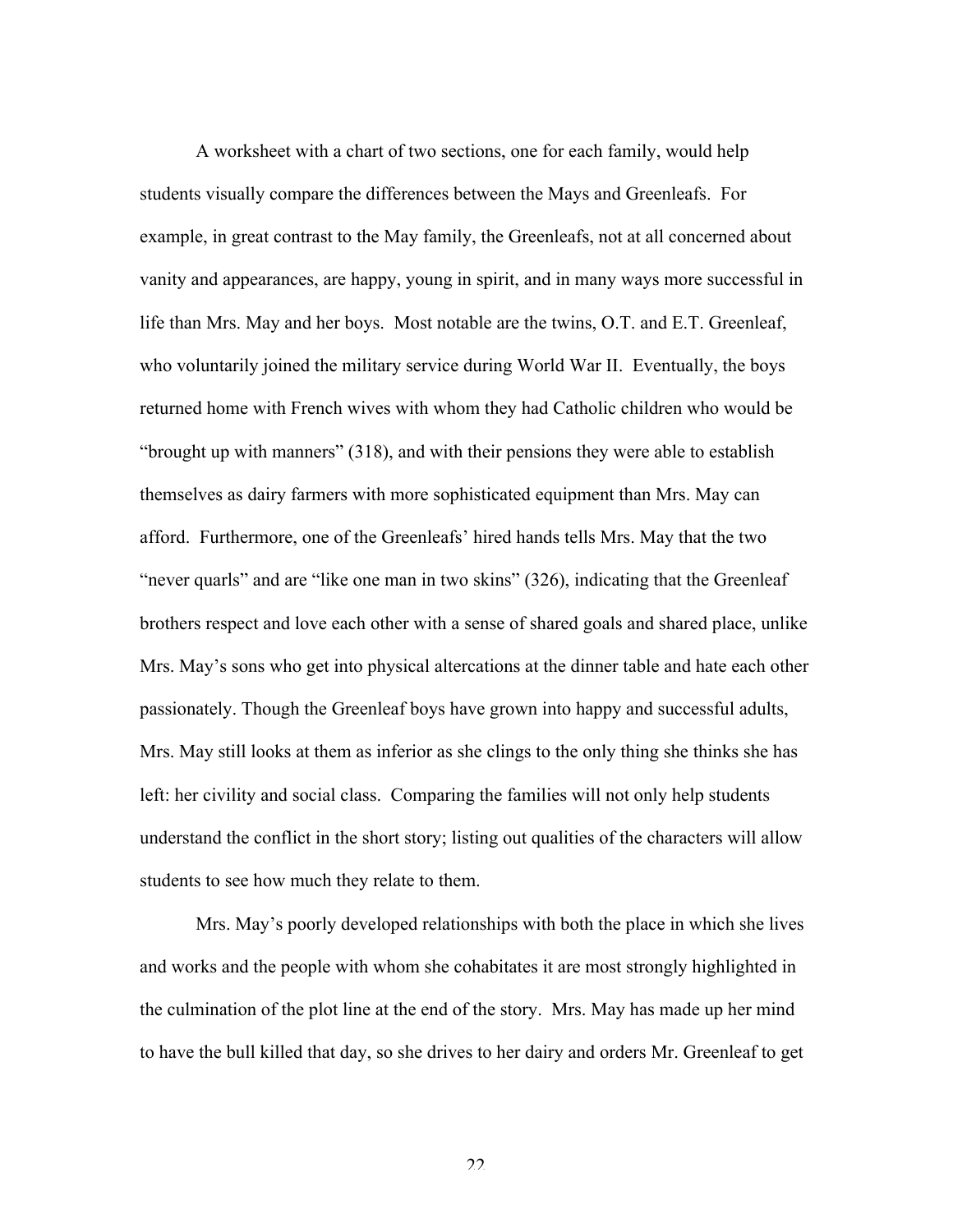his gun and get in her car. After the bull runs into the woods, Mr. Greenleaf has to go into the woods to find it, so Mrs. May drives to the center of the pasture to wait for him. As she sits on her front bumper, her mind wanders not to a romantic admiration of the beautiful day, warm sun, and bright green pasture, but rather to the way she has worked for fifteen years: "She decided she was tired because she had been working continuously for fifteen years. She decided she had every right to be tired, and to rest for a few minutes before she began working again. Before any kind of judgment seat, she would be able to say: I've worked, I have not wallowed" (332). As she reflects on her past fifteen years, the only thing of value that crosses her mind is her unrelenting dedication to work, not to her family or her community.

Her mind wanders to the Greenleafs, and the reader continues to note just how little she cares for them. She denounces Mr. Greenleaf in her thoughts for being lazy, and she reflects on how simple, poor, and inferior Mrs. Greenleaf is compared to herself. When Mrs. May realizes more than ten minutes have passed and Mr. Greenleaf has not yet returned, she considers the possibility that the bull has killed him, imagining that "O.T. and E.T. would then get a shyster lawyer and sue her," bringing a "fitting end to her fifteen years with the Greenleafs" (333). To bring this moment into sharper congruence with the rest of the story, the teacher could ask her students to recall another moment when Mrs. May imagines the people she's lived with for fifteen years in some serious trouble, but instead of concern for their well-being her worries turn to her possible loss of property. Her knowledge of deep truths she has learned from her interactions with the Greenleafs has not manifested itself in her actions whatsoever, and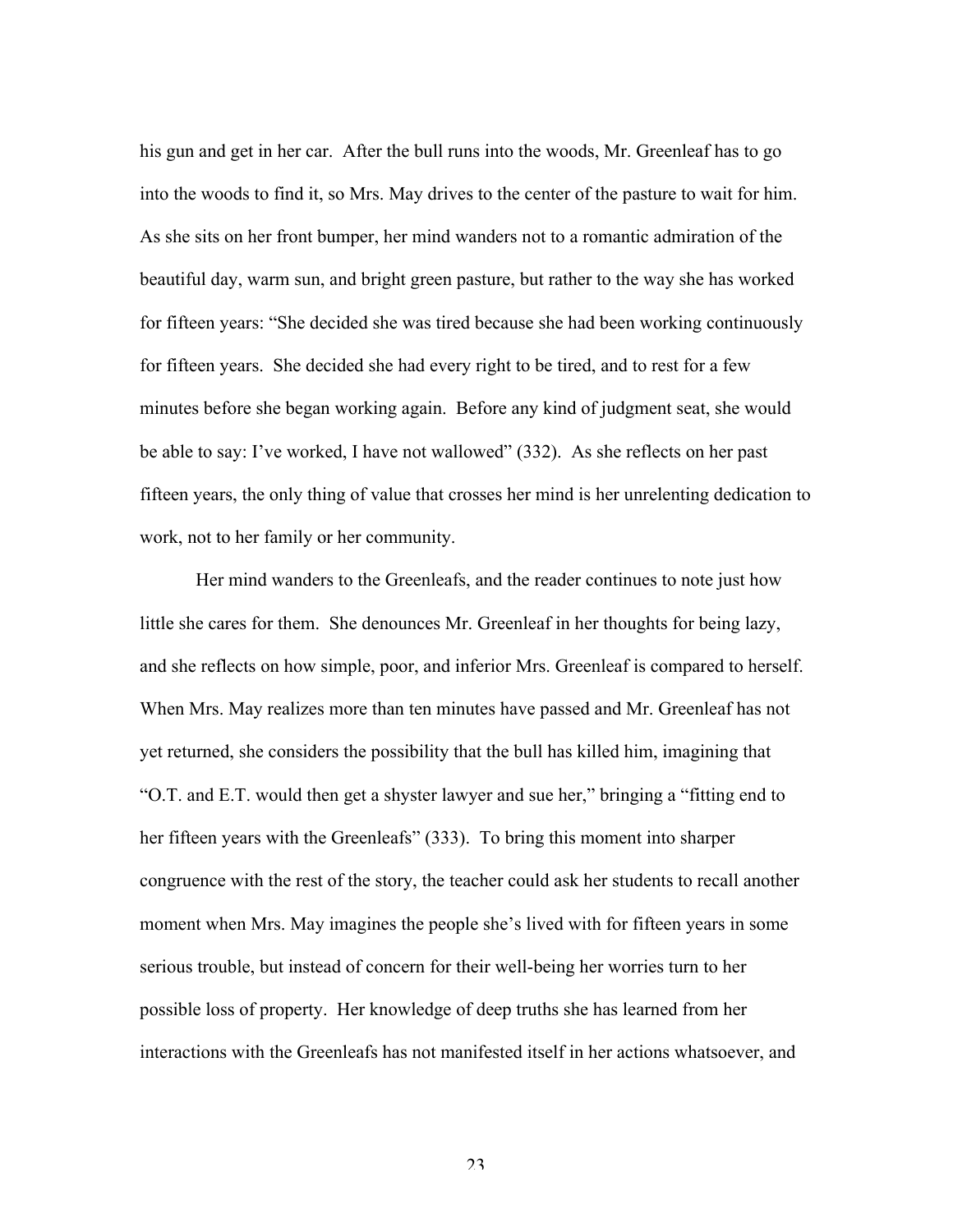just as she has spent all her energy attempting to exert control over her family, her land, and the Greenleafs, her final moments are spent trying to control the rogue bull. As the bull runs out from the woods and with its horn pierces Mrs. May through her heart, she has "the look of a person whose sight has been suddenly restored but who finds the light unbearable" (333). One might read this ending as an allegory for what might happen should we choose to neglect efforts to form deeper relationships with people and places, but this final moment in the story opens up an excellent dialogue with students due to its inherent ambiguity. What, if anything, is Mrs. May "seeing"? Why use the word "restored"? Or, in greater terms applicable to the students' own lives, what are some great truths being realized today, perhaps about social justices or environmental issues, that are hard to swallow?

"Greenleaf" allows student readers to examine how one's values affect relationships with places, family, and community because O'Connor provides two pairs of sons for her readers to compare, as well as two sets of parents and two ways of living. Its short plot line, wide variety of characters, and many lessons make it an excellent teaching tool in the place-based education system. In "Literature and the Living World: Environmental Education in the English Classroom," Jennifer Beigel explains, "[E]ducation includes all the social processes that bring a person into 'cultural life.' In the schools in becomes the process that cultivates the skills, knowledge, and values that enable a child to become an active participant in society" (107). Furthermore, Beigel notes that a survey shows that English teachers feel their most important purpose is "to help students understand themselves and the human condition" (108). Thus, including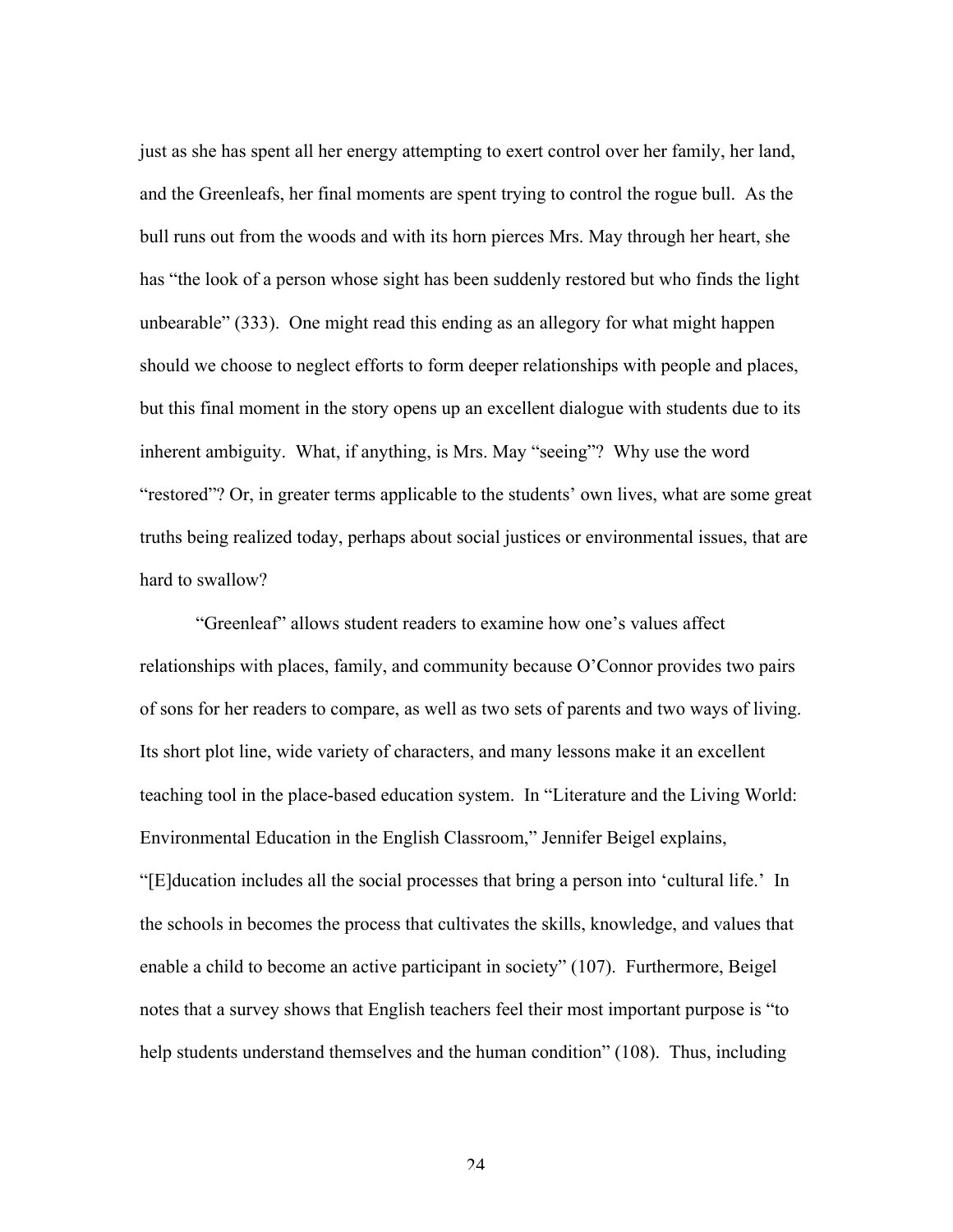texts that address the importance of relationships with place, land, people, and community to individual and collective identities would be valuable in teaching students about themselves and how they can become active participants in in their human *and* biotic communities.

Literature has the ability to place pupils in new environments and encourage them to develop their own connection between themselves and place. Cheryl Burgess Glotfelty notes that ecocriticism can help people establish stronger connections between the environment and issues of social justice by encouraging a "diversity of voices…to contribute to the discussion" (qtd. in Gaard 322). Toward a similar point, Buell insists in *The Environmental Imagination* that people need to imagine nonhuman agents, like places, as "bona fide partners" (179), and by cultivating this close relationship between human and nonhuman agents, we can produce powerful tools that can change discourse and thereby change society (204). In each of these cases, the environmental imagination is spurred by the imaginary worlds that literature provides, foreseeing problems and solutions for how we treat each other and the environment. "Greenleaf" becomes a guide for the student into these worlds.

Thus, as many ecocritics contend, teachers can use environmental literature to help youth reimagine the place in which they already live and to encourage their own individual senses of identity with their places and communities. Literature offers imaginative insights into how we can think about human society's relationship with the land. Especially as an overlooked author within ecocriticism, O'Connor offers us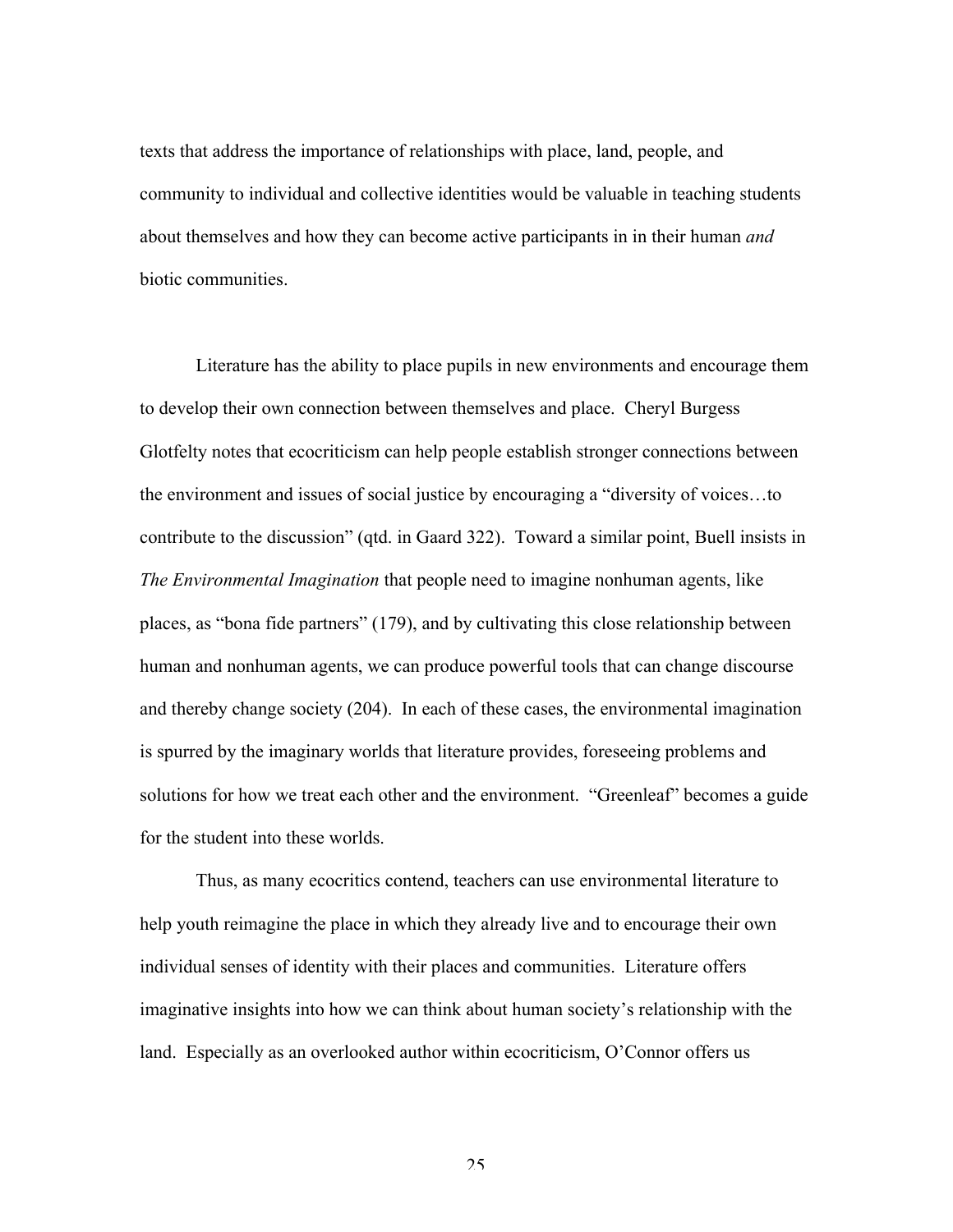understudied visions that can teach us about the relationship between people and place, which have the potential to serve as a guide to teach students while they are still young and have an aptitude to appreciate place and community before becoming disconnected. Whether she was making an environmental argument or not, she still gives us foresight into the possible and impossible. Hopefully in future works ecocritics and proponents of place-based education will attend more closely to O'Connor and how she can help us imagine new possible relationships between ourselves and place.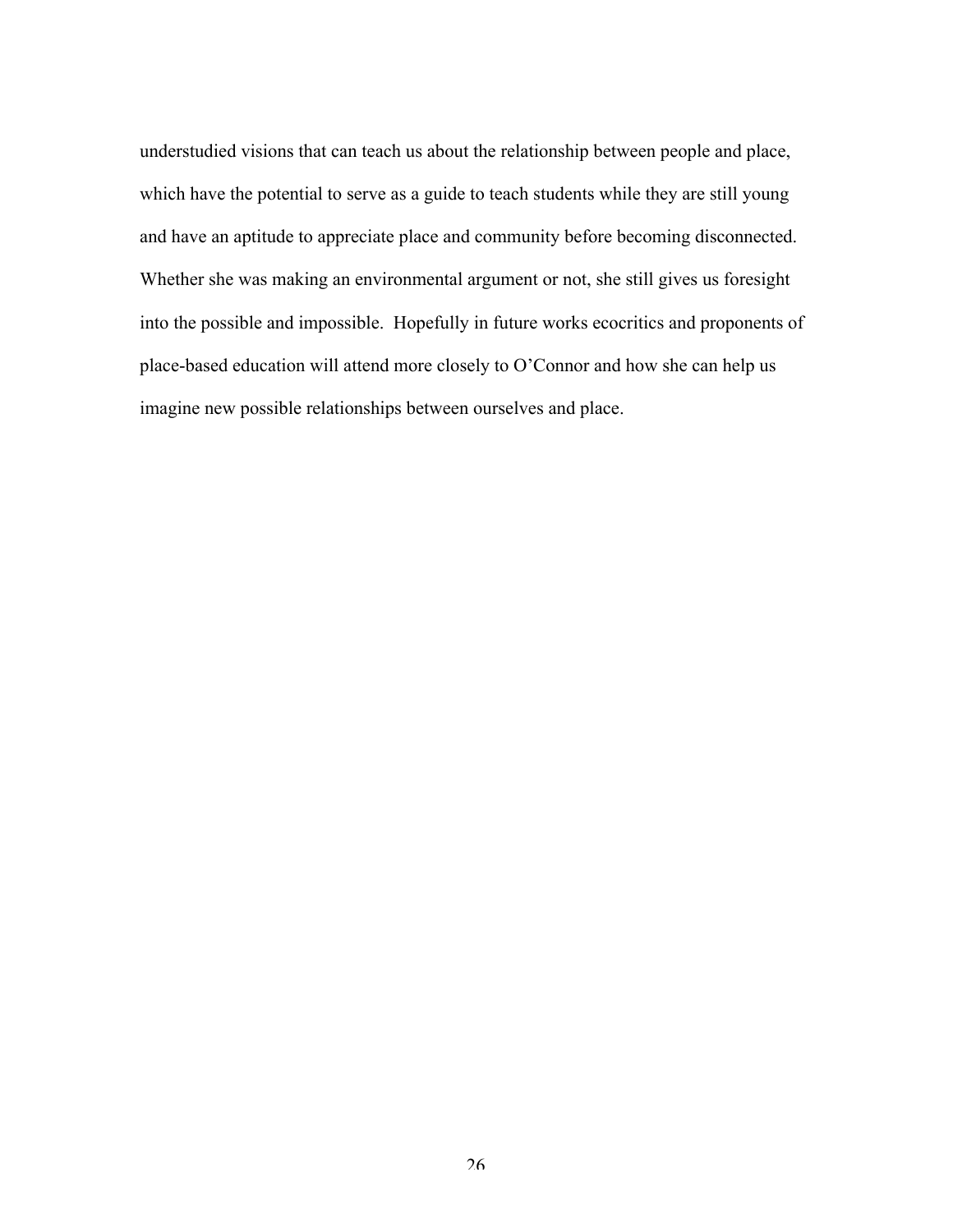#### WORKS CITED

Banting, Pamela. "The Bioregional Imagination: Literature, Ecology, and Place." *Interdisciplinary Studies in Literature and Environment* 19.4 (2012): 788-789. Print.

Bauman, Zygmunt. *Wasted Lives*. Malden: Polity P, 2011. Print.

- Beigel, Jennifer. "Literature and the Living World: Environmental Education in the English Classroom." *Interdisciplinary Studies in Literature and Environment* 2.2 (1996): 105-118. Print.
- Berry, Wendell. *A Part*. San Francisco: North Point P, 1980. Print.
- ---. *What Are People For?* San Francisco: North Point P, 1990. Print.
- Buell, Lawrence. "Ecocriticism: Some Emerging Trends." *Qui Parle: Critical Humanities and Social Sciences* 19.2 (2011): 87-115. Print.
- ---. *The Environmental Imagination: Thoreau, Nature Writing, and the Formation of American Culture*. Cambridge: Harvard U P, 1995. Print.
- "Community." *Oxford English Dictionary*. 3rd ed. 2009. Web.
- Fearnside, Jeff. "Place as Self." *Interdisciplinary Studies in Literature and Environment* 19.4 (2012): 767-770. Print.
- Gaard, Greta. "Children's Environmental Literature: From Ecocriticism to Ecopedagogy." *Neohelicon* 36.2 (2009): 321-334. Print.
- Garrard, Greg. *Ecocriticism*. New York: Routledge, 2012. Print.
- Hess, S. "Imagining an Everyday Nature." *Interdisciplinary Studies in Literature and Environment* 17.1 (2010): 85-112. Print.
- Leavis, F. R., and Denys Thompson. "The Organic Community." *The Green Studies Reader: From Romanticism to Ecocriticism*. Laurence Coupe, ed. New York: Routledge, 2000. Print. 73-76.
- Lynch, Tom, Cheryll Glotfelty, and Karla Armbruster, eds. *The Bioregional Imagination: Literature, Ecology, and Place*. Athens, GA: U of Georgia P, 2012. Print.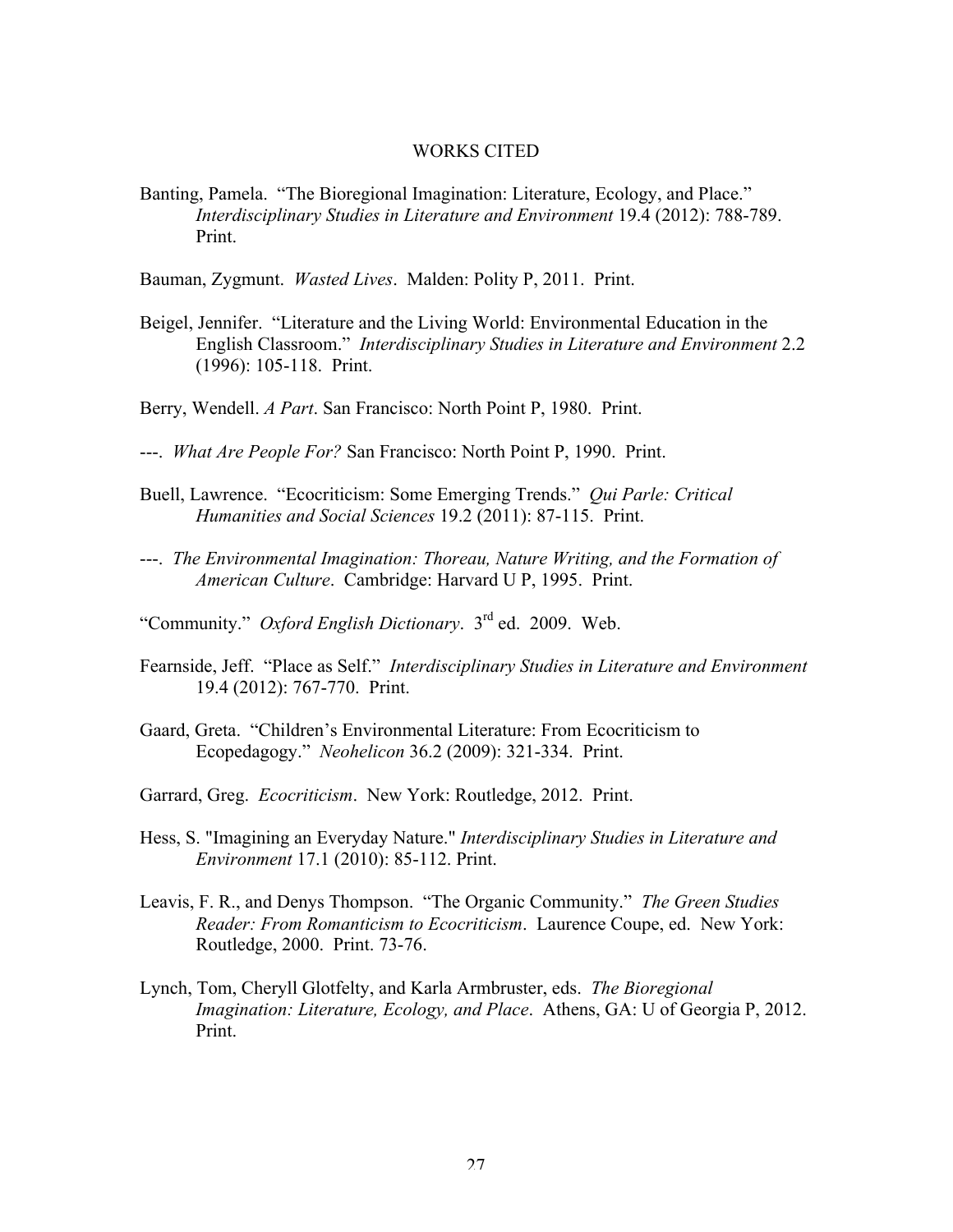- Nagy, Toni. "What Every Parent Should Know About Monsanto." *Huffington Post*. TheHuffingtonPost.com. 4 Apr. 2013. Web. 11 Apr. 2013.
- Nixon, Rob. *Slow Violence and the Environmentalism of the Poor*. Cambridge: Harvard U P, 2011. Print.
- Payne, P. G. "Moral Spaces, the Struggle for an Intergenerational Environmental Ethics and the Social Ecology of Families: an 'Other' Form of Environmental Education." *Environmental Education Research* 16.2 (2010): 209-231.
- O'Connor, Flannery. "Greenleaf." *The Complete Stories*. New York: Farrar, Straus and Giroux, 1971: 311-334. Print.
- Sale, Kirkpatrick. *Dwellers in the Land: The Bioregional Vision*. San Francisco: Sierra Club Books, 1985. Print.
- Sobel, David. *Place-Based Education: Connecting Classrooms and Communities*. Great Barrington: Orion Society, 2004. Print.
- Thayer, Robert L, Jr. *LifePlace: Bioregional Thought and Practice.* Berkeley: U of California P, 2003. Print.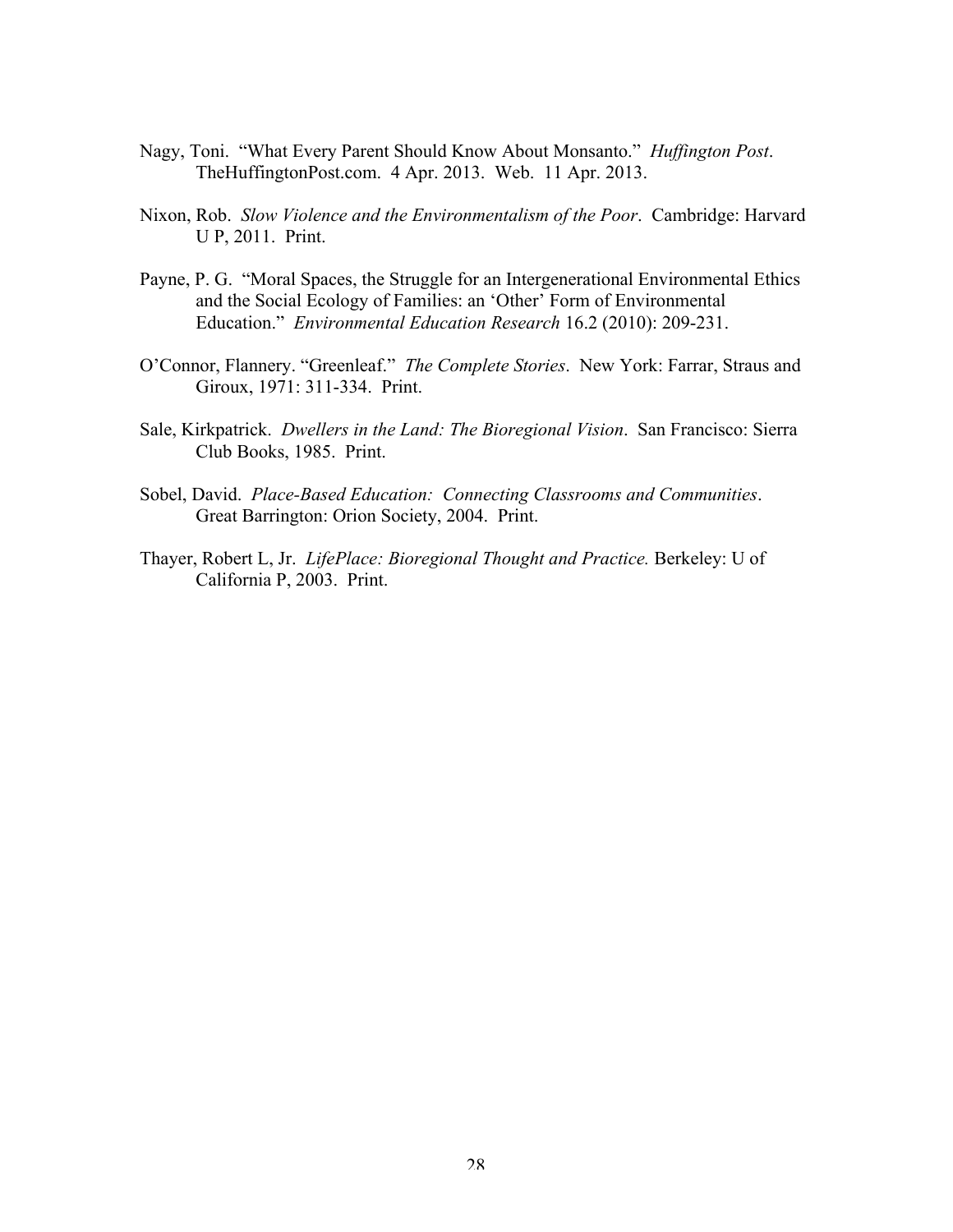#### SUPPLEMENTAL WORKS

Allison, Dorothy. *Bastard Out of Carolina*. New York: Plume, 2005. Print.

- Bennett, Michael. "From Wide Open Spaces to Metropolitan Places: The Urban Challenge to Ecocriticism." *Interdisciplinary Studies in Literature and Environment* 8.1 (2001): 31-52. Print.
- Condaris, Christine. "Studying Ethnic Culture: The Local Community as a Resource." *Folklore Forum* 24.1 (1991): 67-72. Print.
- Coupe, Laurence, ed. *The Green Studies Reader: From Romanticism to Ecocriticism*. New York: Routledge, 2000. Print.
- Dadas, Caroline. "Place Matters." *Pedagogy* 9.2 (2009): 369-374. Print.
- Dobrin, Sidney I., and Christian R. Weisser. "Breaking Ground in Ecocomposition: Exploring Relationships between Discourse and Environment." *College English* 64.5 (2002): 566-589. Print.
- Eggers, Dave. *Zeitoun*. San Francisco: McSweeney, 2009. Print.
- Elder, John. "Culture as Decay: Arnold, Eliot, Snyder." Coupe 227-234.
- Friedman, Melvin J. "Flannery O'Connor: Another Legend in Southern Fiction." *The English Journal* 52.4 (1962): 233-243. Print.
- Garrard, Greg. "Ecocriticism and Education for Sustainability." *Pedagogy: Critical Approaches to Teaching Literature, Language, Composition, and Culture* 7.3 (2007): 359-83. Print.
- Gifford, Terry. "The Social Construction of Nature." Coupe 173-176.
- Hicks, Jack. "Wendell Berry's Husband to the World: A Place on Earth." *American Literature* 51.2 (1979): 238-254. Print.
- Jackson, Wes, and Jon Piper. "The Necessary Marriage Between Ecology and Agriculture." *Ecology* 70.6 (1989): 1591-1593. Print.
- Kinney, Arthur F. "Flannery O'Connor and the Fiction of Grace." *The Massachusetts Review* 27.1 (1986): 71-96. Print.

Lee, Harper. *To Kill a Mockingbird*. Philadelphia: Lippincott, 1960. Print.